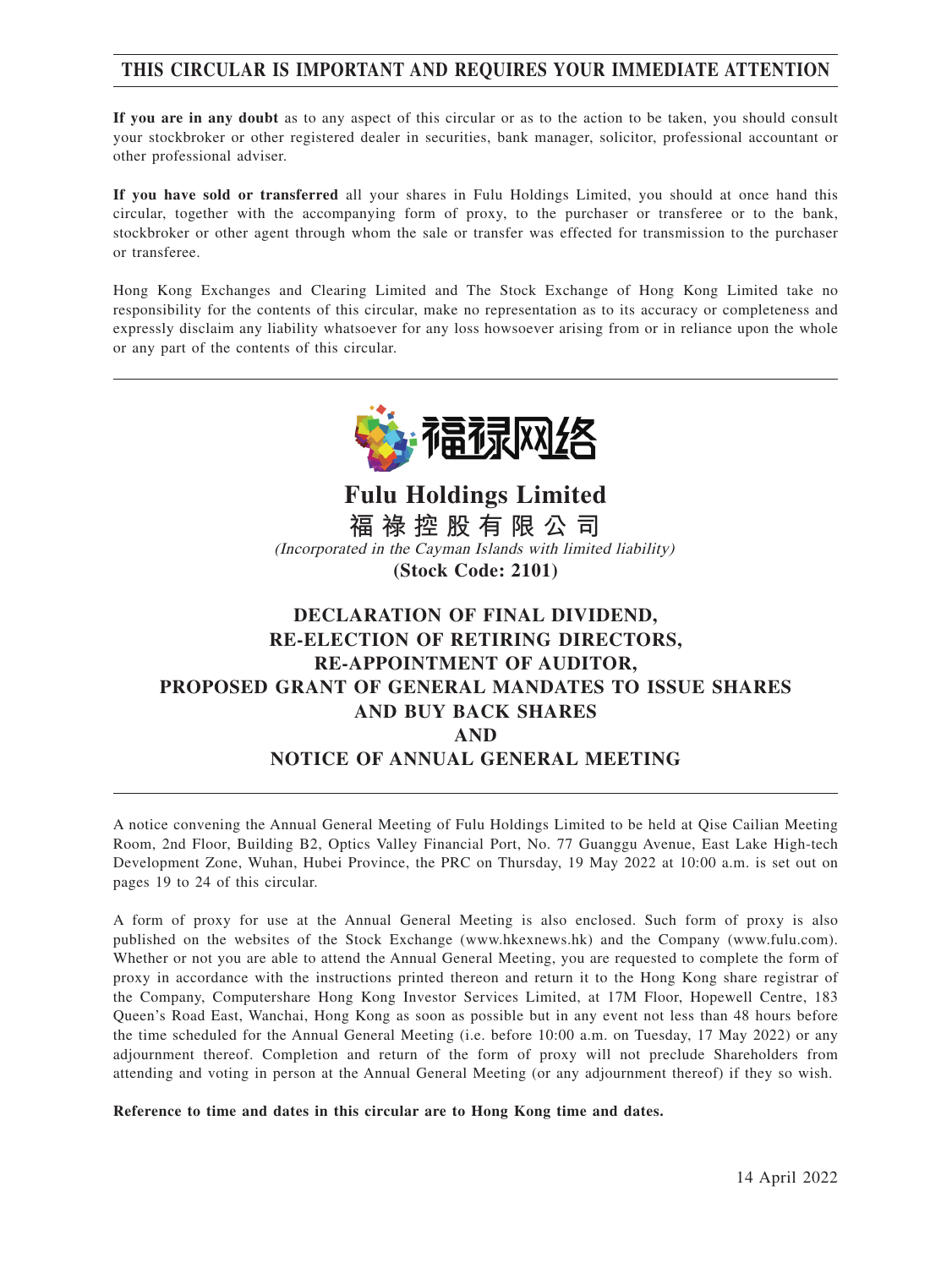# **CONTENTS**

# *Page*

| PRECAUTIONARY MEASURES FOR THE ANNUAL GENERAL MEETING<br>1 |        |  |
|------------------------------------------------------------|--------|--|
|                                                            | 2      |  |
| <b>LETTER FROM THE BOARD</b>                               |        |  |
|                                                            | 5      |  |
|                                                            | 6      |  |
|                                                            | 6      |  |
|                                                            | 7      |  |
| Issue Mandate to Issue Shares and Extension Mandate        | $\tau$ |  |
|                                                            | 8      |  |
|                                                            | 9      |  |
|                                                            | 9      |  |
|                                                            | 9      |  |
|                                                            | 10     |  |
|                                                            | 10     |  |
|                                                            | 11     |  |
| APPENDIX I - Details of Directors Proposed for Re-election | 12     |  |
|                                                            | 16     |  |
|                                                            | 19     |  |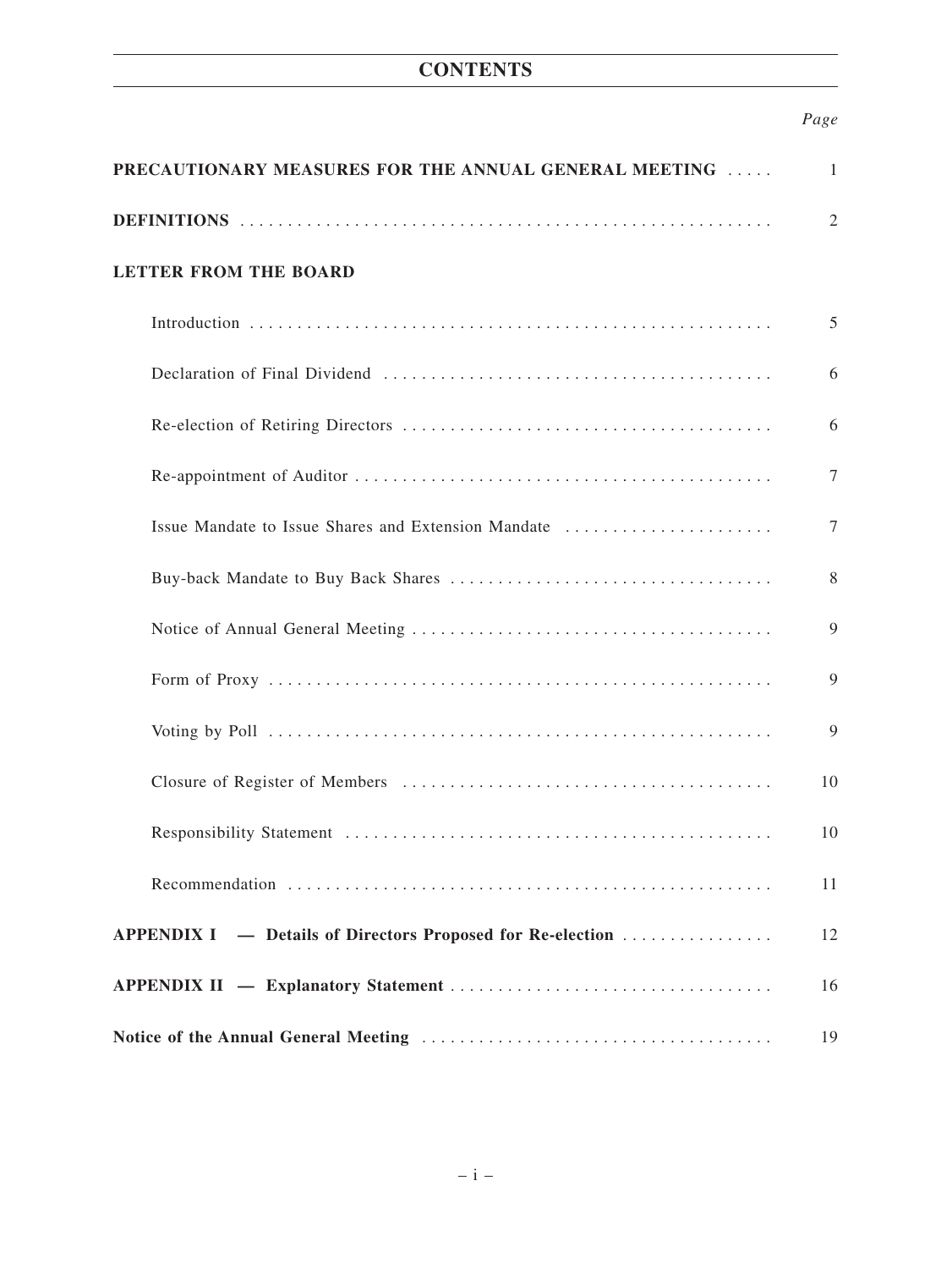# **PRECAUTIONARY MEASURES FOR THE ANNUAL GENERAL MEETING**

In view of the ongoing novel coronavirus ("**COVID-19**") outbreak, mass gatherings would potentially impose significant risk in terms of the spread of the virus. For the safety of our Shareholders, staff and stakeholders, the Company encourages Shareholders to appoint the chairman of the AGM as their proxy to vote on the relevant resolutions at the AGM, instead of attending the AGM in person, by completing and returning the form of proxy accompanying this circular in accordance with the instructions printed thereon. The Company will implement the following precautionary measures at the AGM to protect the Shareholders, staff and other stakeholders attending the AGM from the risk of infection:

- i. Compulsory body temperature checks will be conducted on every shareholder, proxy and other attendees attending the AGM in person at the entrance of the AGM venue. Any person with a body temperature of 37.3 degrees Celsius or above will be denied entry into the AGM venue;
- ii. All attendees are required to wear surgical face masks at all times at the AGM venue and to maintain safe social distance from other attendees; and
- iii. No drinks, refreshment or souvenirs will be served.

The attendees shall comply with the rules and requirements of epidemic prevention and control in Wuhan. To the extent permitted under law, any person who does not comply with the precautionary measures as set out above and other measures of epidemic prevention and control may be denied entry into the venue of the AGM at the absolute discretion of the Company in order to ensure the safety of the attendees at the AGM. The Company seeks the understanding and cooperation of all Shareholders to minimise the risk of spreading the COVID-19 outbreak.

The proxy form is attached to this circular for Shareholders who opt to receive physical circulars. Also, the proxy form can be downloaded from the "Investor Relations" section of the Company's website at www.fulu.com. If you are not a registered Shareholder (if your Shares are held via banks, brokers, custodians or the Hong Kong Securities Clearing Company Limited), you should consult directly your banks or brokers or custodians (as the case may be) to assist you in the appointment of proxy.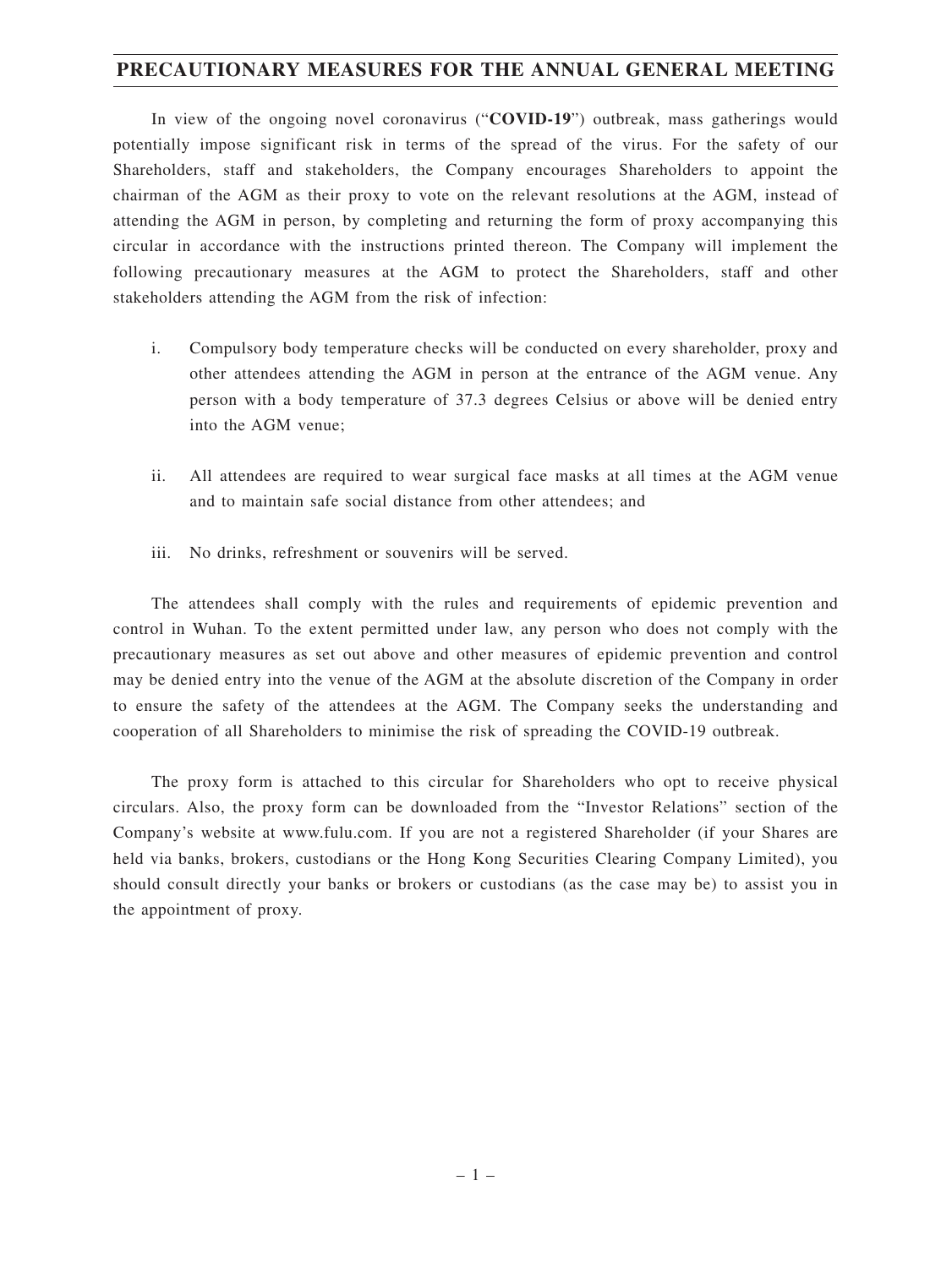*In this circular, unless the context otherwise requires, the following expressions shall have the following meanings:*

| "Annual General Meeting" or<br>"AGM" | the annual general meeting of the Company to be held at<br>Qise Cailian Meeting Room, 2nd Floor, Building B2,<br>Optics Valley Financial Port, No. 77 Guanggu Avenue, East<br>Lake High-tech Development Zone, Wuhan,<br>Hubei<br>Province, the PRC on Thursday, 19 May 2022 at 10:00<br>a.m., or any adjournment thereof and notice of which is set<br>out on pages 19 to 24 of this circular |
|--------------------------------------|------------------------------------------------------------------------------------------------------------------------------------------------------------------------------------------------------------------------------------------------------------------------------------------------------------------------------------------------------------------------------------------------|
| "Articles of Association"            | the articles of association of the Company adopted on 29<br>August 2020 and effective on 18 September 2020, as<br>amended from time to time                                                                                                                                                                                                                                                    |
| "Audit Committee"                    | the audit committee of the Board of the Company                                                                                                                                                                                                                                                                                                                                                |
| "Board"                              | the board of Directors                                                                                                                                                                                                                                                                                                                                                                         |
| "Buy-back Mandate"                   | a general mandate proposed to be granted to the Directors<br>at the Annual General Meeting to buy back Shares not<br>exceeding 10% of the number of the issued Shares as at the<br>date of passing of the relevant resolution granting the<br>Buy-back Mandate                                                                                                                                 |
| "Companies Law"                      | the Companies Law, Cap. 22 (Law 3 of 1961, as<br>consolidated and revised) of the Cayman Islands, as<br>amended, supplemented or otherwise modified from time to<br>time                                                                                                                                                                                                                       |
| "Company"                            | Fulu Holdings Limited (福祿控股有限公司), an exempted<br>company incorporated in the Cayman Islands with limited<br>liability on 31 October 2019                                                                                                                                                                                                                                                       |
| "Consolidated Affiliated Entities"   | entities that the Company controls through the<br>the<br>contractual arrangements, namely the PRC Holdcos and<br>their respective subsidiaries                                                                                                                                                                                                                                                 |
| "Director(s)"                        | the director(s) of the Company                                                                                                                                                                                                                                                                                                                                                                 |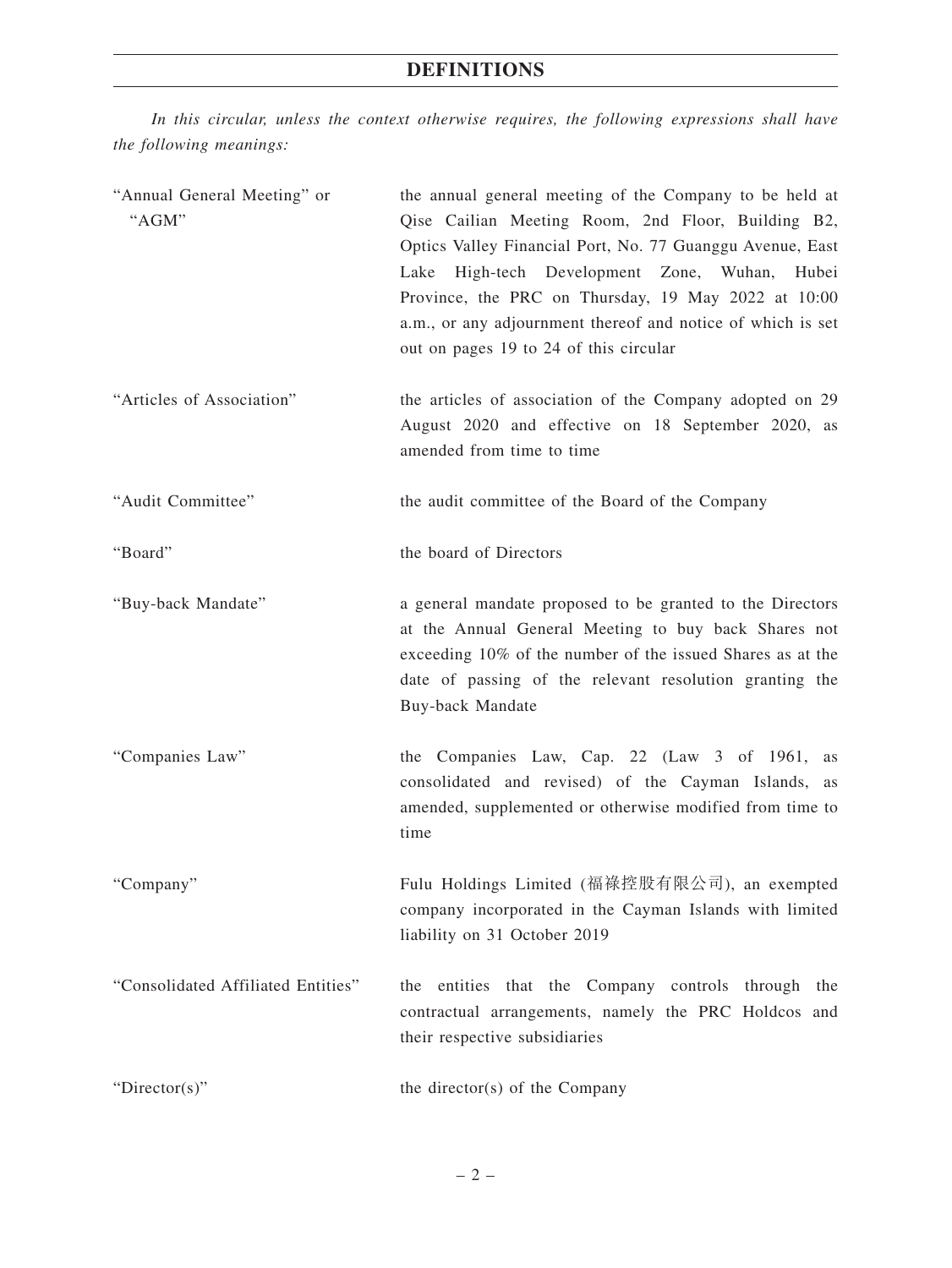# **DEFINITIONS**

| "Extension Mandate"       | a general and unconditional mandate proposed to be<br>granted to the Directors at the Annual General Meeting to<br>the effect that any Shares bought back under the Buy-back<br>Mandate will be added to the total number of Shares which<br>may be allotted and issued under the Issue Mandate                                                                                                                              |
|---------------------------|------------------------------------------------------------------------------------------------------------------------------------------------------------------------------------------------------------------------------------------------------------------------------------------------------------------------------------------------------------------------------------------------------------------------------|
| "Group"                   | the Company, its subsidiaries and the Consolidated<br>Affiliated Entities from time to time, or where the context<br>so requires, in respect of the period before the Company<br>became the holding company of its present subsidiaries, the<br>subsidiaries as if they were the subsidiaries of the<br>Company at the relevant time (or the Company and any one<br>or more of its subsidiaries, as the context may require) |
| " $HKS$ "                 | Hong Kong dollars, the lawful currency of Hong Kong                                                                                                                                                                                                                                                                                                                                                                          |
| "Hong Kong"               | the Hong Kong Special Administrative Region of the PRC                                                                                                                                                                                                                                                                                                                                                                       |
| "Issue Mandate"           | a general mandate proposed to be granted to the Directors<br>at the Annual General Meeting to allot, issue and/or deal<br>with additional Shares not exceeding 20% of the number of<br>issued Shares as at the date of passing of the relevant<br>resolution granting the Issue Mandate                                                                                                                                      |
| "Kashgar Yiqiwan"         | Kashgar Yiqiwan Network Technology Co., Ltd. (喀什一起<br>玩網絡科技有限公司),<br>limited<br>liability<br>$\rm{a}$<br>company<br>established in the PRC on 27 March 2017, and one of the<br>PRC Holdcos                                                                                                                                                                                                                                   |
| "Latest Practicable Date" | 8 April 2022, being the latest practicable date prior to the<br>printing of this circular for the purpose of ascertaining<br>certain information contained in this circular                                                                                                                                                                                                                                                  |
| "Listing Date"            | 18 September 2020, being the date on which dealings in the<br>Shares first commenced on the Stock Exchange                                                                                                                                                                                                                                                                                                                   |
| "Listing Rules"           | the Rules Governing the Listing of Securities on the Stock<br>Exchange, as amended from time to time                                                                                                                                                                                                                                                                                                                         |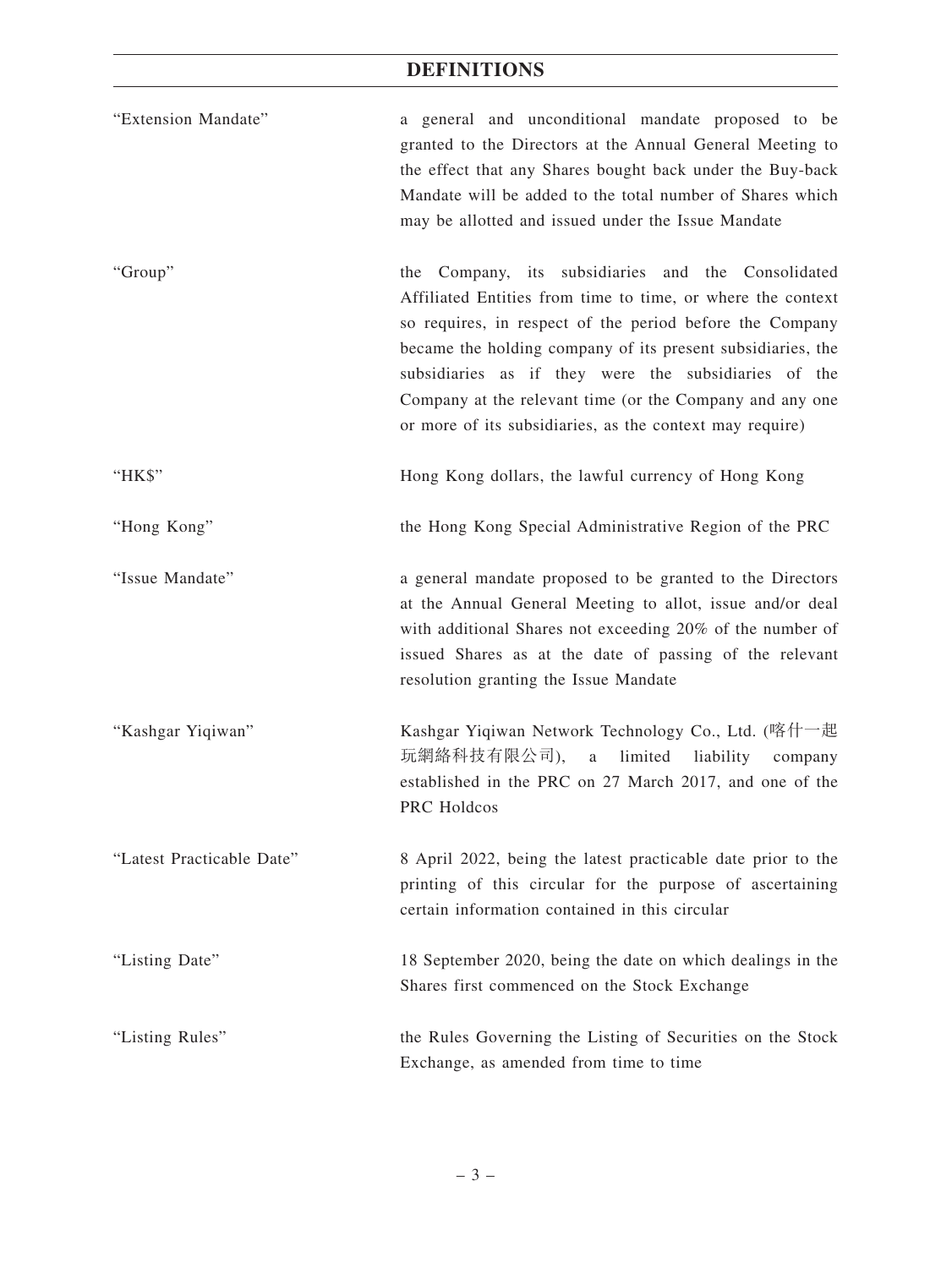# **DEFINITIONS**

| "PRC"                              | the People's Republic of China excluding, for the purpose<br>of this circular only, Hong Kong, the Macau Special<br>Administrative Region of the PRC and Taiwan |
|------------------------------------|-----------------------------------------------------------------------------------------------------------------------------------------------------------------|
| "PRC Holdcos"                      | Kashgar Yiqiwan and Wuhan Fulu                                                                                                                                  |
| "Remuneration Committee"           | the remuneration committee of the Board of the Company                                                                                                          |
| "Securities and Futures Ordinance" | Securities and Futures Ordinance, Chapter 571 of the Laws<br>of Hong Kong, as amended from time to time                                                         |
| "Share $(s)$ "                     | ordinary share(s) with a nominal value of US\$0.0001 each<br>in the share capital of the Company                                                                |
| "Shareholder(s)"                   | the holder(s) of the $Share(s)$                                                                                                                                 |
| "Stock Exchange"                   | The Stock Exchange of Hong Kong Limited                                                                                                                         |
| "Takeovers Code"                   | the Code on Takeovers and Mergers and Share Buy-backs,<br>as amended from time to time                                                                          |
| "US\$"                             | United States dollars, the lawful currency for the time<br>being of the United States                                                                           |
| "Wuhan Fulu"                       | Wuhan Fulu Network Technology Co., Ltd. (武漢福祿網絡<br>科技有限公司), a limited liability company established in<br>the PRC on 24 March 2009, and one of the PRC Holdcos  |
| $\lq\lq q_0$ "                     | per cent                                                                                                                                                        |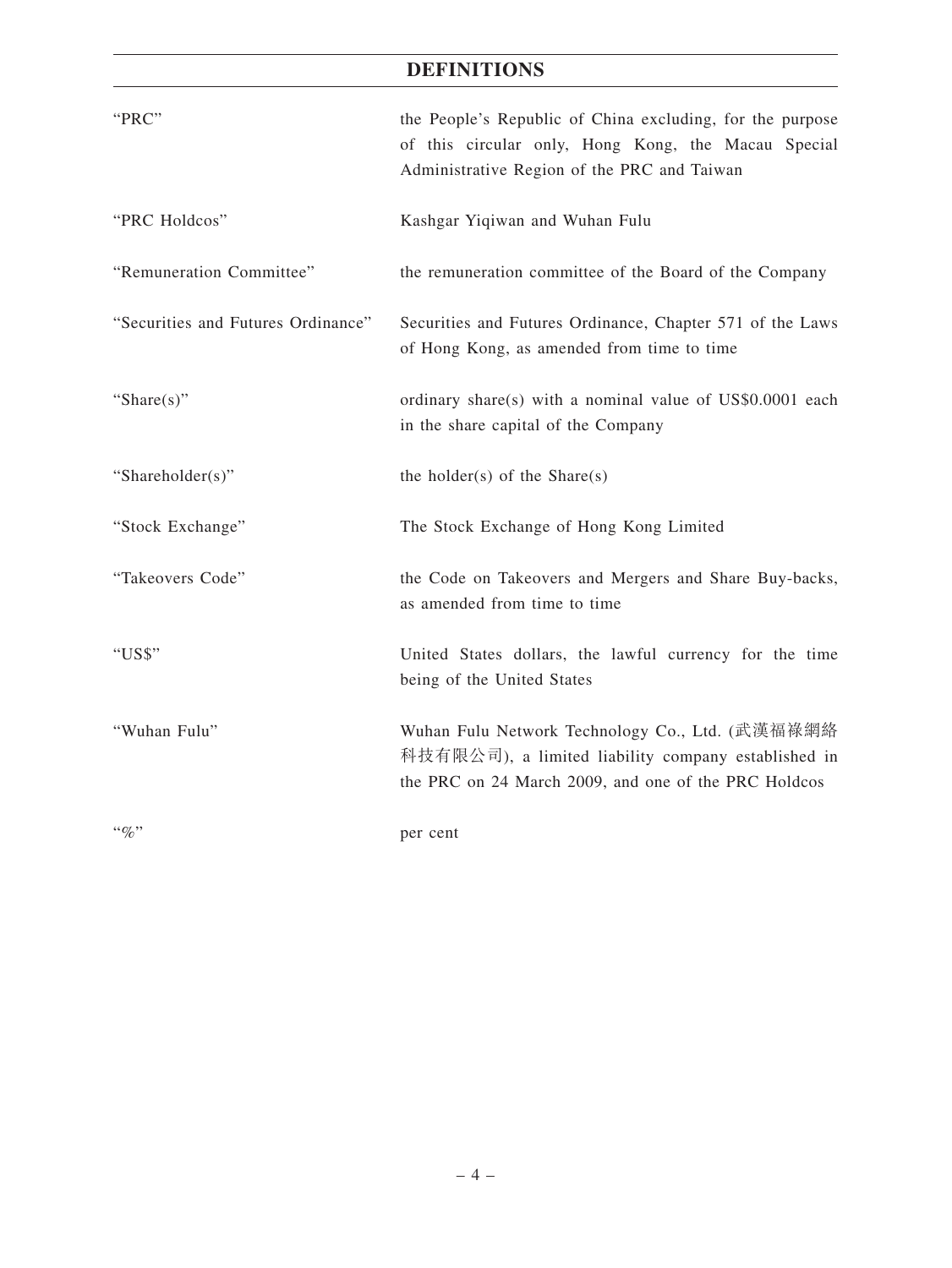

# **Fulu Holdings Limited 福 祿 控 股 有 限 公 司**

(Incorporated in the Cayman Islands with limited liability)

**(Stock Code: 2101)**

*Executive Directors:* Mr. Fu Xi *(chairman)* Mr. Zhang Yuguo Mr. Shui Yingyu Mr. Zhao Bihao Mr. Mao Feng

*Registered office in the Cayman Islands:* 4th Floor, Harbour Place 103 South Church Street P.O. Box 10240 Grand Cayman KY1-1002 Cayman Islands

*Independent Non-executive Directors:* Mr. Li Wai Chung Ms. Wang Yuyun Mr. Wong Sincere

*Head office and principal place of business in the PRC:* 2nd Floor, Building B2 Optics Valley Financial Port No. 77 Guanggu Avenue East Lake High-tech Development Zone Wuhan Hubei Province The PRC

*Principal place of business in Hong Kong:* 31/F, Tower Two Times Square 1 Matheson Street Causeway Bay Hong Kong

14 April 2022

*To the Shareholders,*

Dear Sir or Madam,

### **DECLARATION OF FINAL DIVIDEND, RE-ELECTION OF RETIRING DIRECTORS, RE-APPOINTMENT OF AUDITOR, PROPOSED GRANT OF GENERAL MANDATES TO ISSUE SHARES AND BUY BACK SHARES AND NOTICE OF ANNUAL GENERAL MEETING**

#### **INTRODUCTION**

The purpose of this circular is to notify you of the Annual General Meeting and to provide you with further information on the resolutions to be proposed at the Annual General Meeting: (a) approval of the payment of final dividend for the year ended 31 December 2021; (b) the re-election of the retiring Directors; (c) re-appointment of auditor; and (d) granting of the General Mandate and the Extension Mandate to issue Shares and buy back Shares.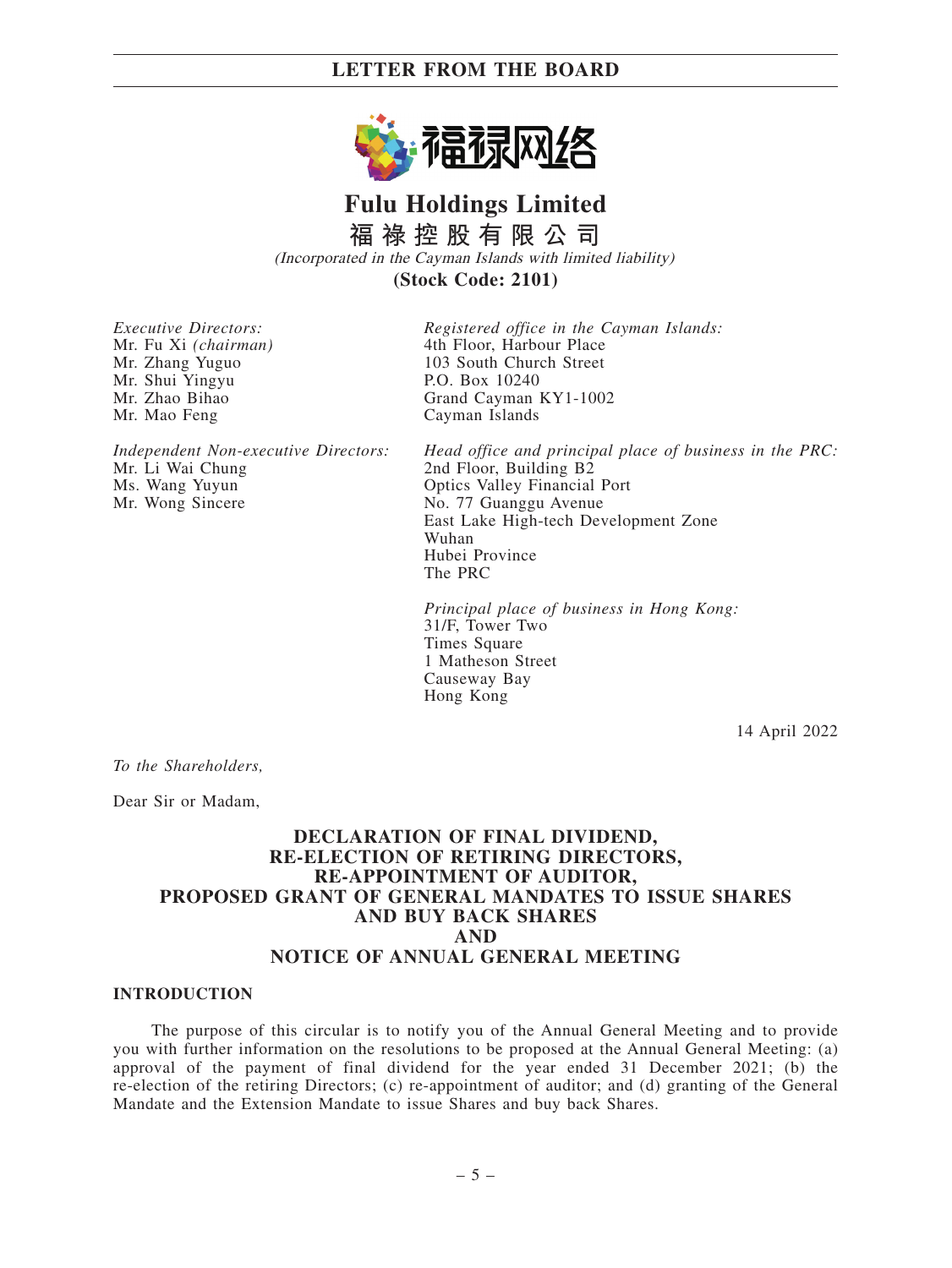#### **DECLARATION OF FINAL DIVIDEND**

As stated in the announcement of the Company dated 28 March 2022 relating to the annual results of the Group for the year ended 31 December 2021, the Board recommended the payment of a final dividend of HK\$0.176 per Share (the "**Final Dividend**") to Shareholders whose names appear on the register of members of the Company on Friday, 27 May 2022. The Final Dividend is subject to the approval by the Shareholders at the AGM and a resolution will be proposed to the Shareholders for voting at the Annual General Meeting.

Subject to the approval by the Shareholders at the Annual General Meeting, the Final Dividend will be paid in Hong Kong dollars on or around Wednesday, 8 June 2022 by the Company.

#### **RE-ELECTION OF RETIRING DIRECTORS**

In accordance with article 109(a) of the Articles of Association, at each annual general meeting, one-third of the Directors for the time being (or, if their number is not three or a multiple of three, then the number nearest to but not less than one-third) shall retire from office by rotation, provided that every Director (including those appointed for a specific term) shall be subject to retirement by rotation at least once every three years. Retiring Directors are eligible for re-election. The Company will fill the vacancy left by retiring of any Directors at the general meeting.

Accordingly, Mr. Zhang Yuguo, Mr. Li Wai Chung and Mr. Wong Sincere will hold office as the Directors until the Annual General Meeting and being eligible, offered themselves for re-election at the Annual General Meeting.

The nomination committee of the Company (the "**Nomination Committee**") has a primary responsibility for identifying suitably qualified candidates to become members of the Board and, in carrying out this responsibility, will give adequate consideration to the board diversity policy. In forming its perspective on diversity, the Nomination Committee will also take into account factors based on the Company's business model and specific needs from time to time, including but not limited to skills, knowledge, experience, gender and background.

The Nomination Committee had reviewed the independence of Mr. Li Wai Chung and Mr. Wong Sincere, who also submitted their annual confirmations to the Company on their fulfillment of the independence guidelines set out in Rule 3.13 of the Listing Rules. After due consideration, the Board confirmed that Mr. Li Wai Chung and Mr. Wong Sincere have the independence necessary for the performance of duties as independent non-executive Directors, and their extensive experience enables them to provide valuable and diverse views, as well as relevant insights to the Board and to contribute to the diversity of the Board.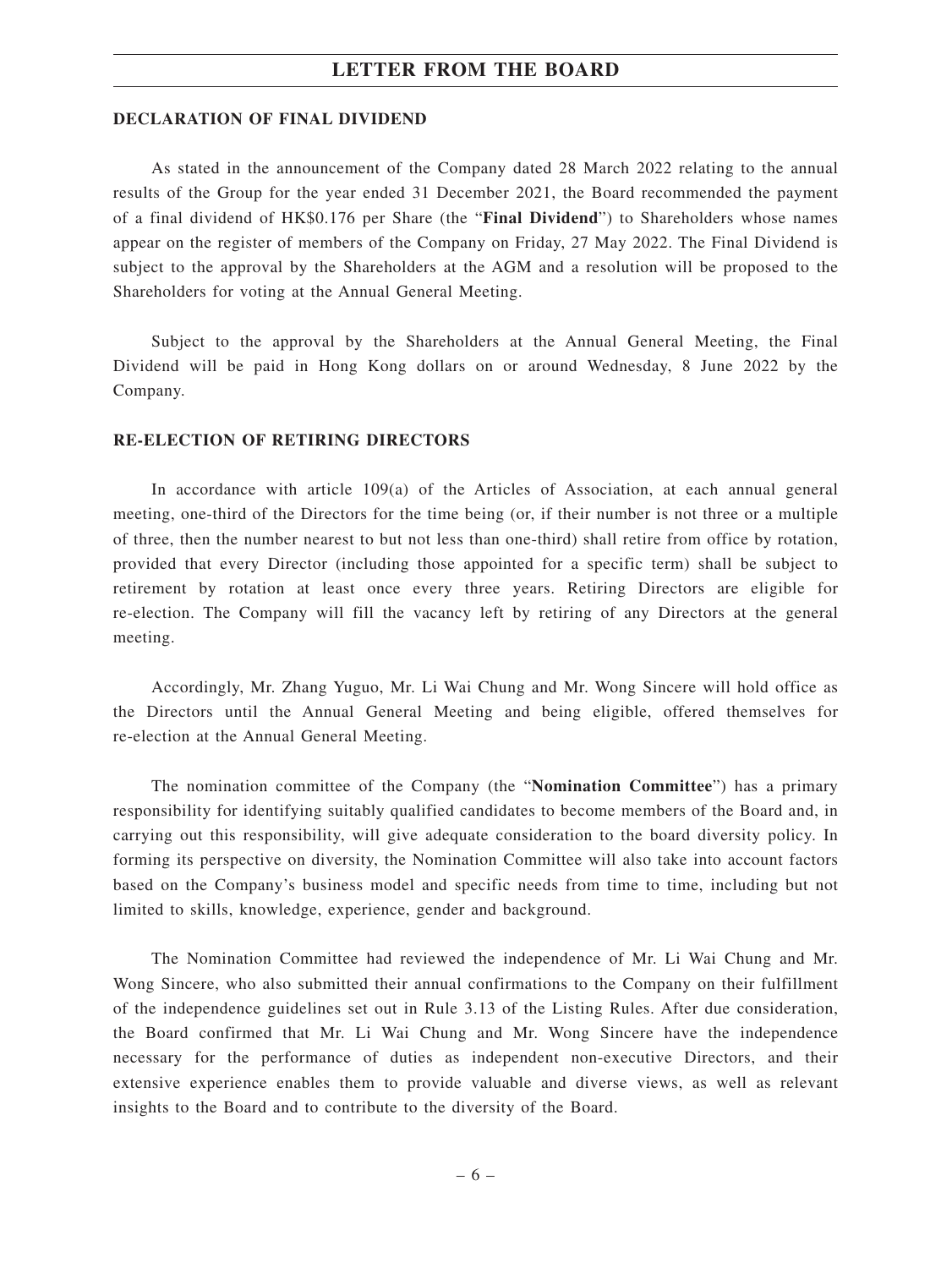Details of the above retiring Directors who are subject to re-election at the Annual General Meeting are set out in Appendix I to this circular in accordance with the relevant requirements of the Listing Rules.

#### **RE-APPOINTMENT OF AUDITOR**

Ernst & Young will retire as the auditor of the Company at the AGM and, being eligible, offer themselves from re-appointment.

Following the recommendation of the Audit Committee, the Board proposed to re-appoint Ernst & Young as the auditor of the Company with a term expiring upon the conclusion of the next annual general meeting of the Company, and it was proposed to authorize the Board to fix its remuneration.

An ordinary resolution in respect of the re-appointment of the auditor of the Company will be proposed at the Annual General Meeting for consideration and approval by the Shareholders.

#### **ISSUE MANDATE TO ISSUE SHARES AND EXTENSION MANDATE**

Pursuant to a resolution passed at the general meeting convened on 12 May 2021, the Directors were given a general mandate to allot, issue and deal with Shares. Such mandate, to the extent not utilized by the date of the Annual General Meeting, will lapse at the conclusion of the Annual General Meeting.

In order to ensure flexibility and give discretion to the Directors, in the event that it becomes desirable for the Company to issue any new Shares, approval is to be sought from the Shareholders, pursuant to the Listing Rules, for the Issue Mandate to issue Shares. At the Annual General Meeting, an ordinary resolution numbered 5 will be proposed to grant the Issue Mandate to the Directors to exercise the powers of the Company to allot, issue and deal with additional Shares not exceeding 20% of the number of issued Shares as at the date of passing of the resolution in relation to the Issue Mandate.

As at the Latest Practicable Date, the total number of issued Shares of the Company is 403,315,928 Shares. Subject to the passing of the ordinary resolution numbered 5 and on the basis that no further Shares are issued or bought back after the Latest Practicable Date and up to the date of the Annual General Meeting, the Company will be allowed to issue a maximum of 80,663,185 Shares.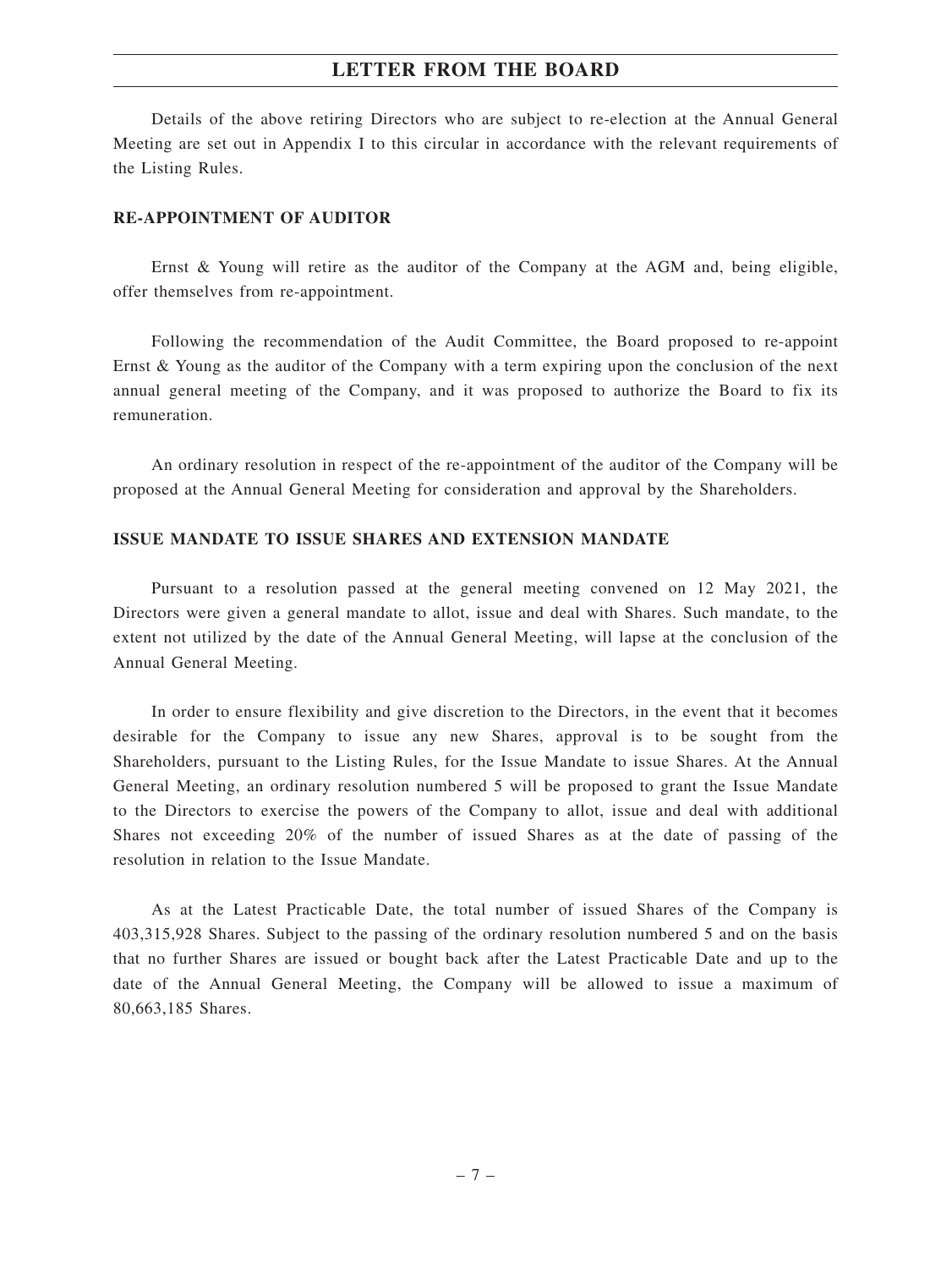In addition, subject to the approval of the ordinary resolution numbered 6, the number of Shares bought back by the Company under the ordinary resolution numbered 6 will also be added to extend the Issue Mandate as mentioned in the ordinary resolution numbered 5, provided that such additional value shall represent up to 10% of the number of issued Shares as at the date of passing the resolutions in relation to the Issue Mandate and Buy-back Mandate.

The Issue Mandate will expire at the earliest of: (a) the conclusion of the next annual general meeting of the Company; (b) the expiration of the period within which the next annual general meeting of the Company is required by the Articles of Association or by applicable laws to be held; and (c) the date on which the authority given under the ordinary resolution approving the Issue Mandate is revoked or varied by an ordinary resolution of the Shareholders.

#### **BUY-BACK MANDATE TO BUY BACK SHARES**

Pursuant to a resolution passed at the general meeting convened on 12 May 2021, the Directors were given a general unconditional mandate to buy back Shares on the Stock Exchange. Such mandate, to the extent not utilized by the date of the Annual General Meeting, will lapse at the conclusion of the Annual General Meeting.

In order to give the Company the flexibility to buy back Shares if and when appropriate, an ordinary resolution will be proposed at the Annual General Meeting for the Shareholders to consider and, if thought fit, grant to the Directors the Buy-back Mandate to exercise the powers of the Company to buy back Shares representing up to 10% of the number of issued Shares as at the date of passing of the resolution in relation to the Buy-back Mandate. As at the Latest Practicable Date, the total number of issued Shares of the Company is 403,315,928 Shares. Subject to the passing of the ordinary resolution numbered 6 and on the basis that no further Shares are issued or bought back after the Latest Practicable Date and up to the date of the Annual General Meeting, the Company will be allowed to buy back a maximum of 40,331,592 Shares.

The Buy-back Mandate will expire at the earliest of: (a) the conclusion of the next annual general meeting of the Company; (b) the expiration of the period within which the next annual general meeting of the Company is required by the Articles of Association or the applicable laws to be held; or (c) the date on which the authority given under the ordinary resolution approving the Buy-back Mandate is revoked or varied by an ordinary resolution of the Shareholders.

An explanatory statement required by the Listing Rules to be sent to the Shareholders in connection with the proposed Buy-back Mandate is set out in Appendix II to this circular. This explanatory statement contains all information reasonably necessary to enable the Shareholders to make an informed decision on whether to vote for or against the relevant resolution at the Annual General Meeting.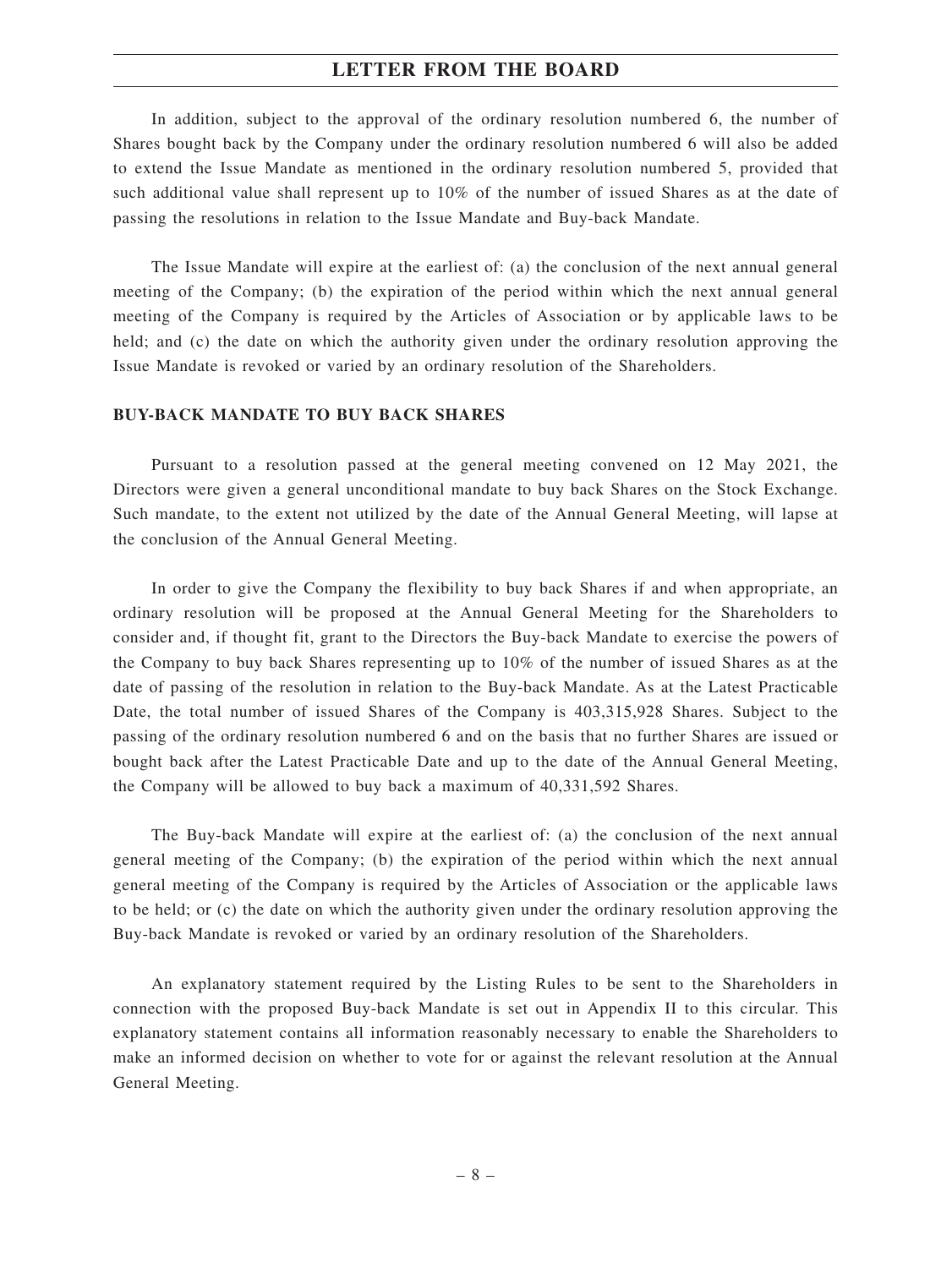#### **NOTICE OF ANNUAL GENERAL MEETING**

Set out on pages 19 to 24 of this circular is the notice of the Annual General Meeting, at which ordinary resolutions will be proposed to Shareholders to consider and approve, among other things, the declaration of Final Dividend, the re-election of the retiring Directors, the re-appointment of auditor of the Company, the granting of the Issue Mandate to issue Shares and the Extension Mandate and the Buy-back Mandate to buy back Shares.

#### **FORM OF PROXY**

A form of proxy is enclosed for use at the Annual General Meeting. Such form of proxy is also published on the websites of the Stock Exchange (www.hkexnews.hk) and the Company (www.fulu.com). Whether or not you intend to attend the Annual General Meeting, you are requested to complete the form of proxy in accordance with the instructions printed thereon and return it to the Hong Kong share registrar of the Company, Computershare Hong Kong Investor Services Limited, at 17M Floor, Hopewell Centre, 183 Queen's Road East, Wanchai, Hong Kong not less than 48 hours before the time fixed for holding the Annual General Meeting (i.e. before 10:00 a.m. on Tuesday, 17 May 2022) or any adjournment thereof. Completion and delivery of the form of proxy shall not preclude you from attending and voting in person at the Annual General Meeting if you so wish and in such event the form of proxy shall be deemed to be revoked.

#### **VOTING BY POLL**

There is no Shareholder who has any material interest in the proposed resolutions regarding the Issue Mandate and Buy-back Mandate, therefore none of the Shareholders is required to abstain from voting on such resolutions.

Pursuant to Rule 13.39(4) of the Listing Rules and article 72 of the Articles of Association, any resolution put to the vote of the Shareholders at a general meeting shall be decided on a poll except where the chairman of an annual general meeting, in good faith, decides to allow a resolution which relates purely to a procedural or administrative matter to be voted on by a show of hands. Accordingly, each of the resolutions set out in the Notice will be taken by way of poll.

On a poll, every Shareholder present in person or by proxy or, in the case of a Shareholder being a corporation, by its duly authorised representative, shall have one vote for every fully paid Share of which he/she is the holder. A Shareholder entitled to more than one vote needs not use all his/her votes or cast all the votes he/she uses in the same way.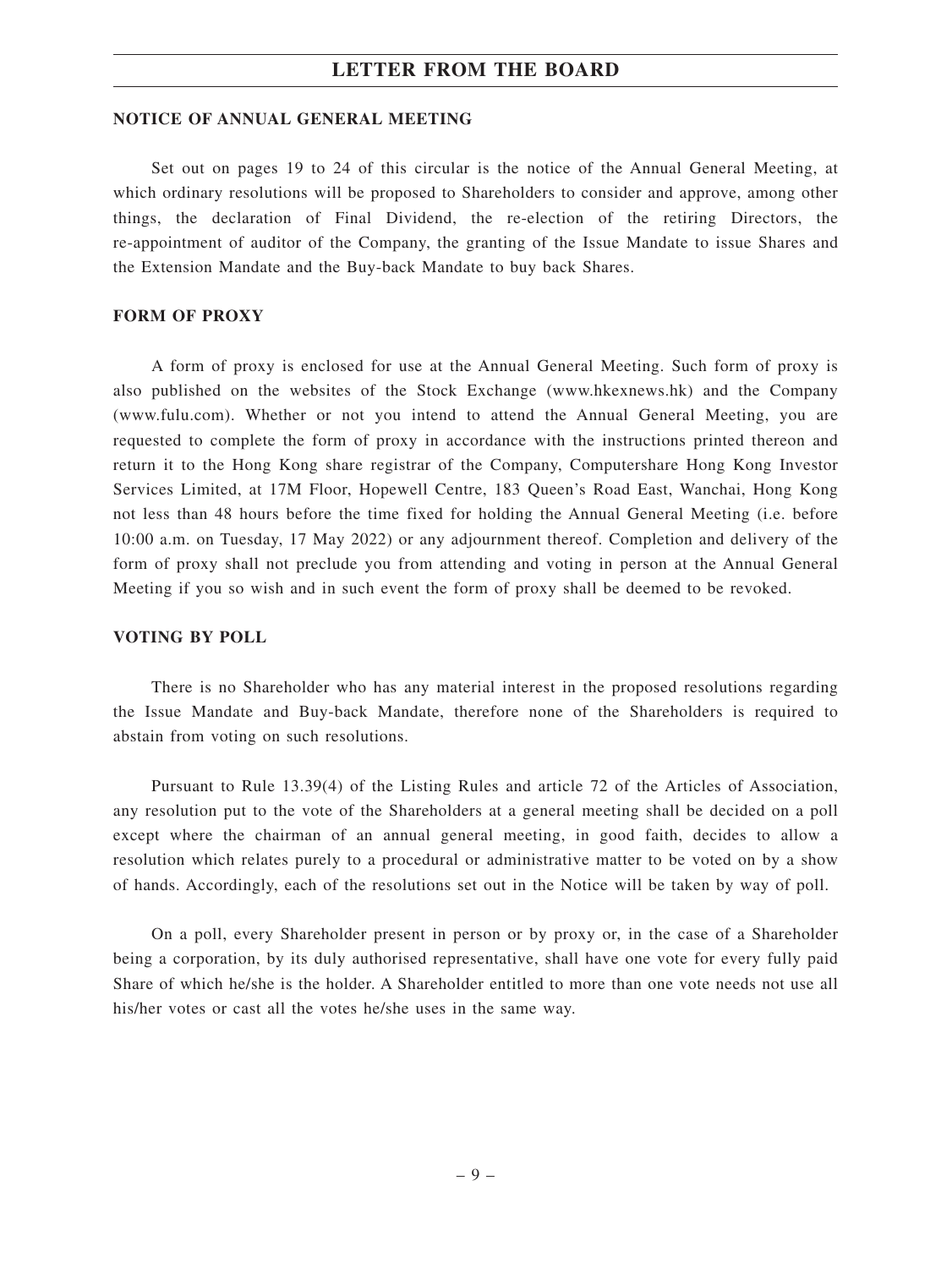#### **CLOSURE OF REGISTER OF MEMBERS**

The register of members of the Company will be closed from Monday, 16 May 2022 to Thursday, 19 May 2022, both days inclusive, in order to determine the identity of the Shareholders who are entitled to attend the AGM, during which period no Share transfers will be registered. To be eligible to attend the AGM, all properly completed transfer forms accompanied by the relevant share certificates must be lodged for registration with the Company's Hong Kong share registrar, Computershare Hong Kong Investor Services Limited, at Shops 1712−1716, 17th Floor, Hopewell Centre, 183 Queen's Road East, Wanchai, Hong Kong not later than 4:30 p.m. on Friday, 13 May 2022.

Subject to the approval by the Shareholders at the Annual General Meeting, the Final Dividend will be paid to the Shareholders whose names appear on the register of members of the Company on Friday, 27 May 2022. The register of members of the Company will also be closed from Wednesday, 25 May 2022 to Friday, 27 May 2022, both days inclusive, in order to determine the entitlement of the Shareholders to receive the Final Dividend, during which period no share transfers will be registered. To qualify for the Final Dividend, all properly completed transfer forms accompanied by the relevant share certificates must be lodged for registration with the Company's Hong Kong share registrar, Computershare Hong Kong Investor Services Limited, at Shops 1712−1716, 17th Floor, Hopewell Centre, 183 Queen's Road East, Wanchai, Hong Kong not later than 4:30 p.m. on Tuesday, 24 May 2022.

#### **RESPONSIBILITY STATEMENT**

This circular, for which the Directors collectively and individually accept full responsibility, includes particulars given in compliance with the Listing Rules for the purpose of giving information with regard to the Company. The Directors, having made all reasonable enquiries, confirm that to the best of their knowledge and belief, the information contained in this circular is accurate and complete in all material respects and not misleading or deceptive, and there are no other matters the omission of which would make any statement herein or this circular misleading.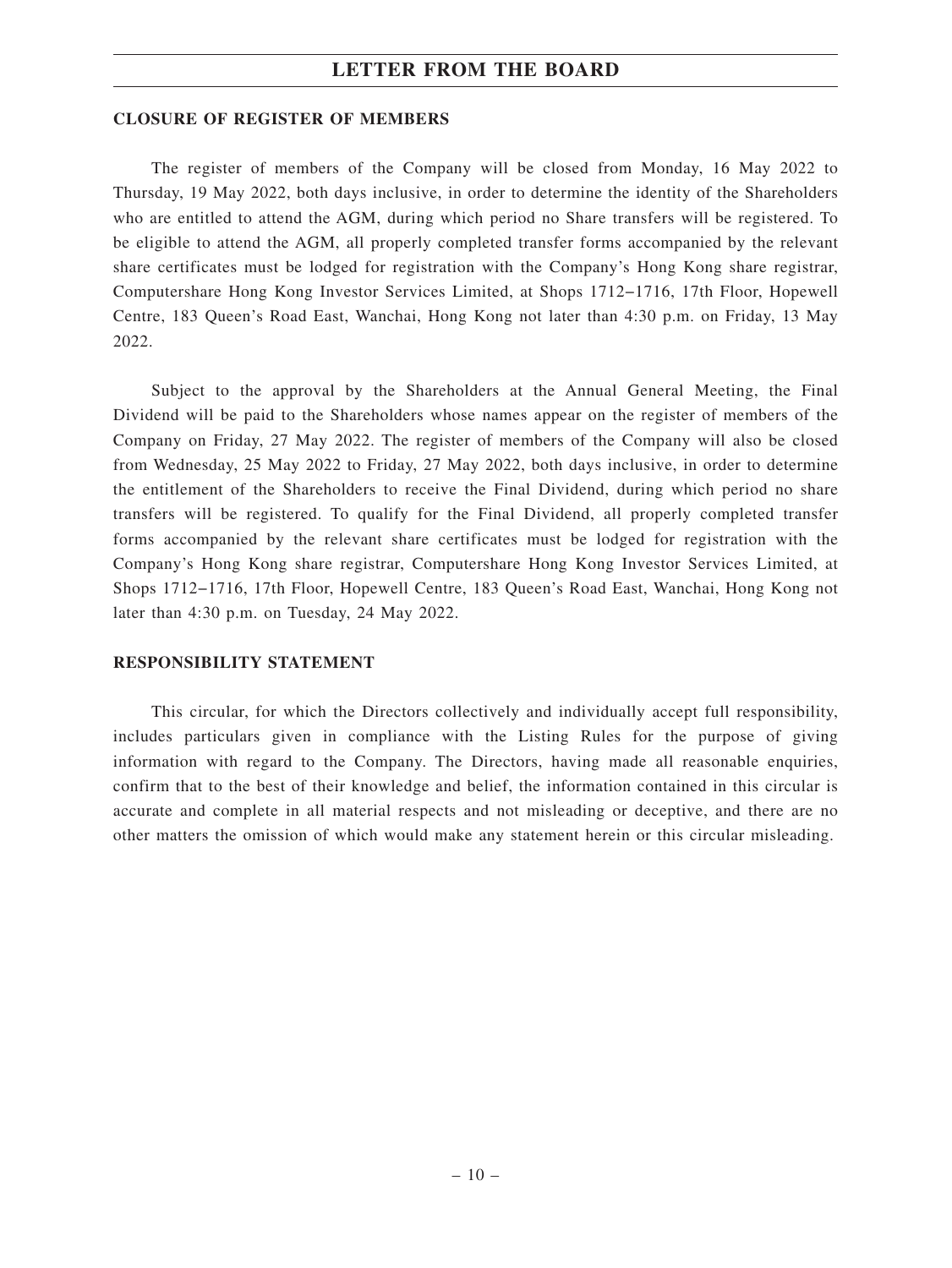#### **RECOMMENDATION**

The Directors consider that the proposed resolutions for the granting of the Issue Mandate to issue Shares and the Extension Mandate, the Buy-back Mandate to buy back Shares, the declaration of Final Dividend, the re-election of the retiring Directors and the re-appointment of auditor are in the interests of the Company and the Shareholders as a whole. The Directors therefore recommend the Shareholders to vote in favor of all the resolutions to be proposed at the Annual General Meeting.

> Yours faithfully By order of the Board **Fulu Holdings Limited Fu Xi** *Chairman*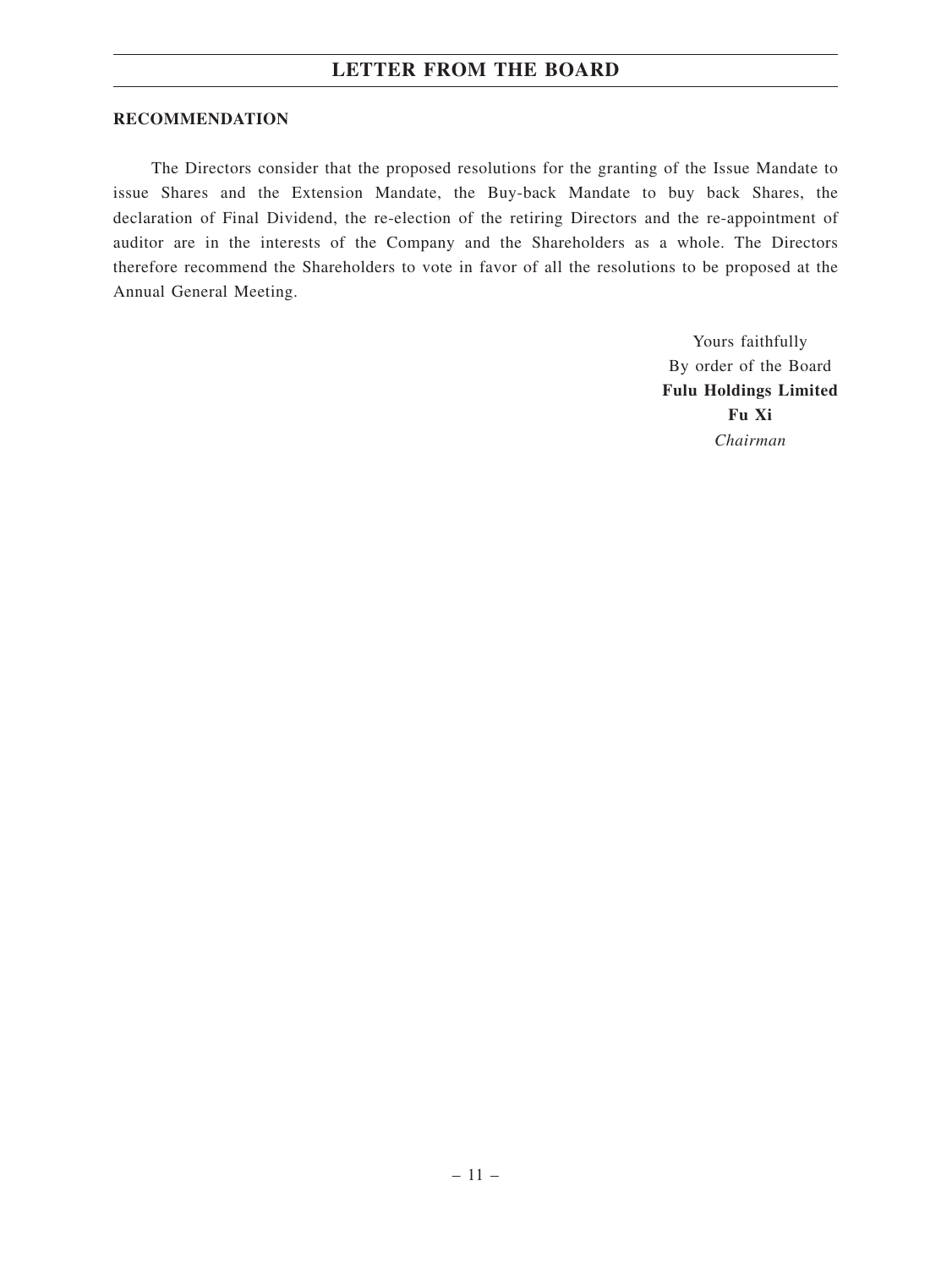*The following are the particulars of the Directors (as required by the Listing Rules) proposed to be re-elected at the Annual General Meeting.*

Save as disclosed herein, each of the following Directors has confirmed that there is no other matter in relation to the following Directors that needs to be brought to the attention of the Shareholders and there is no other information relating to the following Directors which is required to be disclosed pursuant to any of the requirements of Rule 13.51(2) of the Listing Rules.

#### **EXECUTIVE DIRECTOR CANDIDATES**

**Mr. Zhang Yuguo**, 35, joined the Group as the vice president in May 2009 and was appointed as an executive Director of the Company on 31 October 2019 upon the incorporation of the Company. He has served as the executive director and general manager of Kashgar Yiqiwan and Wuhan Yilu since March 2017 and August 2019, respectively. Mr. Zhang is mainly responsible for managing the open platform business division. In particular, he is in charge of the operation of the Group's Fulu Open Platform as well as the operation and development of the Group's e-commerce business relating to telecommunications, online games, leisure and entertainment, lifestyle services and membership cards and coupons. Mr. Zhang has over 10 years of management and operation experience in the IT industry. Mr. Zhang completed his high school education in April 2005.

Mr. Zhang has entered into a service contract with the Company for an initial fixed term of three years commencing from 31 October 2019, and is subject to retirement by rotation and re-election at the annual general meeting of the Company in accordance with the Articles of Association. Pursuant to his service contract, Mr. Zhang is not entitled to any director's salaries for his position as an executive Director but his salary is adjusted by the Board and the Remuneration Committee annually, as the case may be, provided that he is eligible to receive an annual discretionary bonus, which is determined by the Board and the Remuneration Committee with reference to his performance as well as the profit of the Company. The total amount of emoluments received by Mr. Zhang for the year is set out in Note 8 to the audited financial statements of the 2021 annual report of the Company.

As of the Latest Practicable Date, Mr. Zhang held 1,238,466 Shares. Zhangyuguo Holdings Limited, a company wholly-owned by Mr. Zhang, held 45,999,600 Shares. The total interest of Mr. Zhang represents 11.71% of the total issued share capital of the Company. Mr. Zhang is deemed to be interested in the Shares held by Zhangyuguo Holdings Limited under the Securities and Futures Ordinance.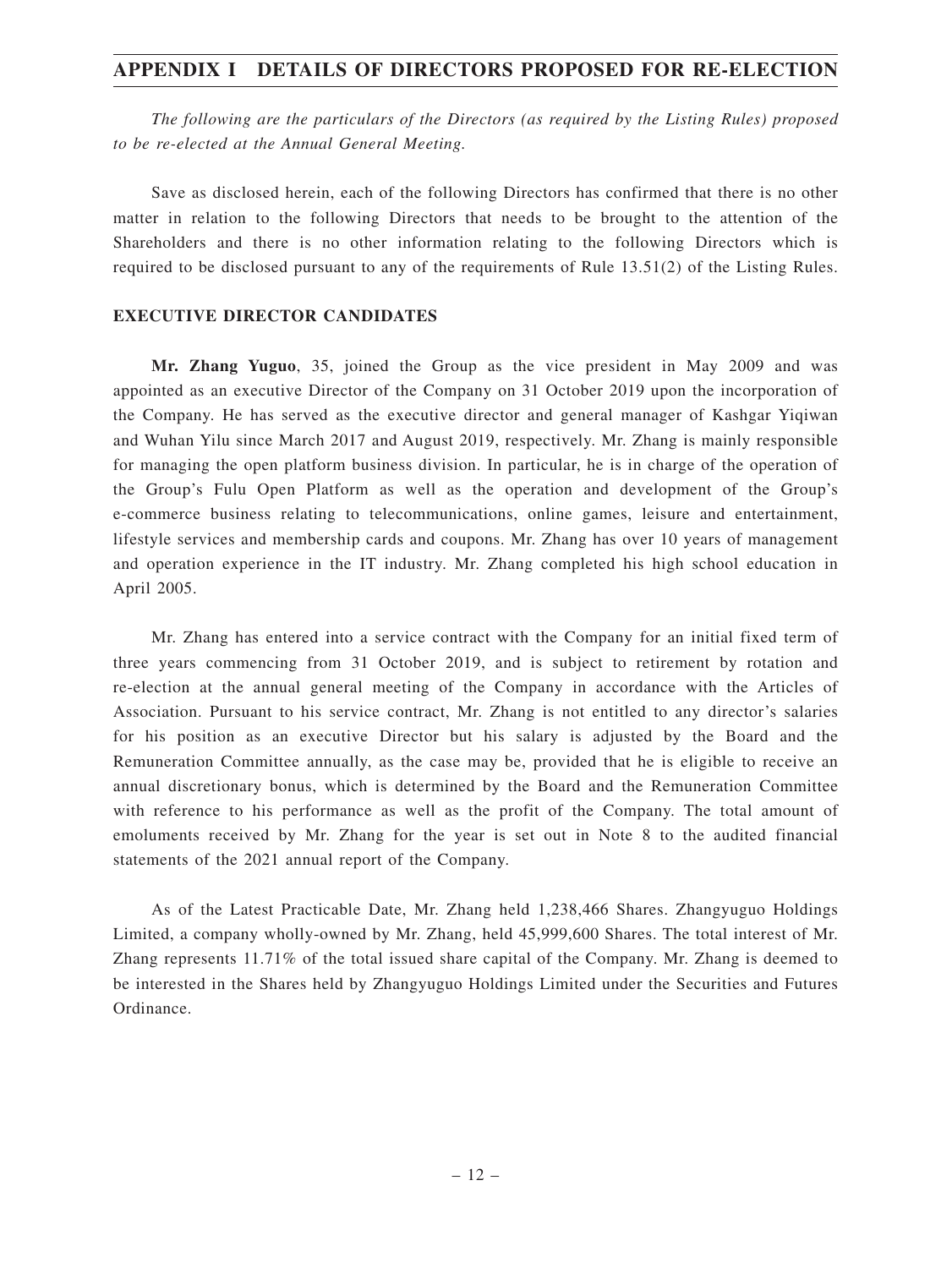#### **INDEPENDENT NON-EXECUTIVE DIRECTOR CANDIDATES**

**Mr. Li Wai Chung**, 44, is an independent non-executive Director appointed on 11 January 2020, and also the chairman of the Audit Committee of the Board.

Mr. Li has been an independent non-executive director and the chairman of the audit committee of the board of directors of Taizhou Water Group Co., Ltd. (台州市水務集團股份有限  $\Diamond$ 司) (a company listed on the Stock Exchange with the stock code of 1542) since June 2019.

Mr. Li has served as an executive director and a chief financial officer of Tyfon Culture Holdings Limited (泰豐文化控股有限公司) since June 2020. He has also served as the general manager of Shenzhen Youxin Consulting Management Co., Ltd. (深圳友信顧問管理有限公司) from October 2017 to June 2020. From October 2017 to October 2018, he worked at Shanghai Yongxuan Venture Capital Management Co., Ltd. (上海永宣創業投資管理有限公司). From August 2016 to September 2017, he worked at Lens International (HK) Limited (藍思國際(香港)有限公 司), the holding company of Lens Technology Co., Ltd (藍思科技股份有限公司) (a company listed on the Shenzhen Stock Exchange with the stock code of 300433) as the general manager of investment department, mainly responsible for managing investment projects of the company and formulating investment strategies. From April 2006 to July 2016, he worked at Shanghai Prime Machinery Co., Ltd. (上海集優機械股份有限公司) (a company once listed on the Stock Exchange from April 2006 to January 2021, now as the subsidiary of Shanghai Electric Group Company Limited (上海電氣集團股份有限公司), a company listed on the Stock Exchange with the stock code of 2727) as the vice president, secretary of the board, assistant president, company secretary and qualified accountant. He was an audit manager of Deloitte China (including Deloitte Touche Tohmatsu Hua Yong CPA and Hong Kong Deloitte Touche Tohmatsu) from October 2005 to April 2006.

Mr. Li received a bachelor's degree in business administration, majoring in accounting and finance, from University of Hong Kong in November 2000 and a master's degree in business administration from University of Hong Kong in November 2013. Mr. Li is a fellow member of the Association of Chartered Certified Accountant. He is also a member of The Hong Kong Institute of Certified Public Accountants and holds the chartered accountant qualifications from the Institute of Chartered Accountants in England and Wales.

Mr. Li has entered into a service contract with the Company for a term of three years, with effect from the Listing Date, and is subject to retirement by rotation and re-election at the annual general meeting of the Company in accordance with the Articles of Association. Pursuant to his service contract, Mr. Li receives a director's fee for his position as an independent non-executive Director, and the director's fee may be adjusted with reference to the recommendation of the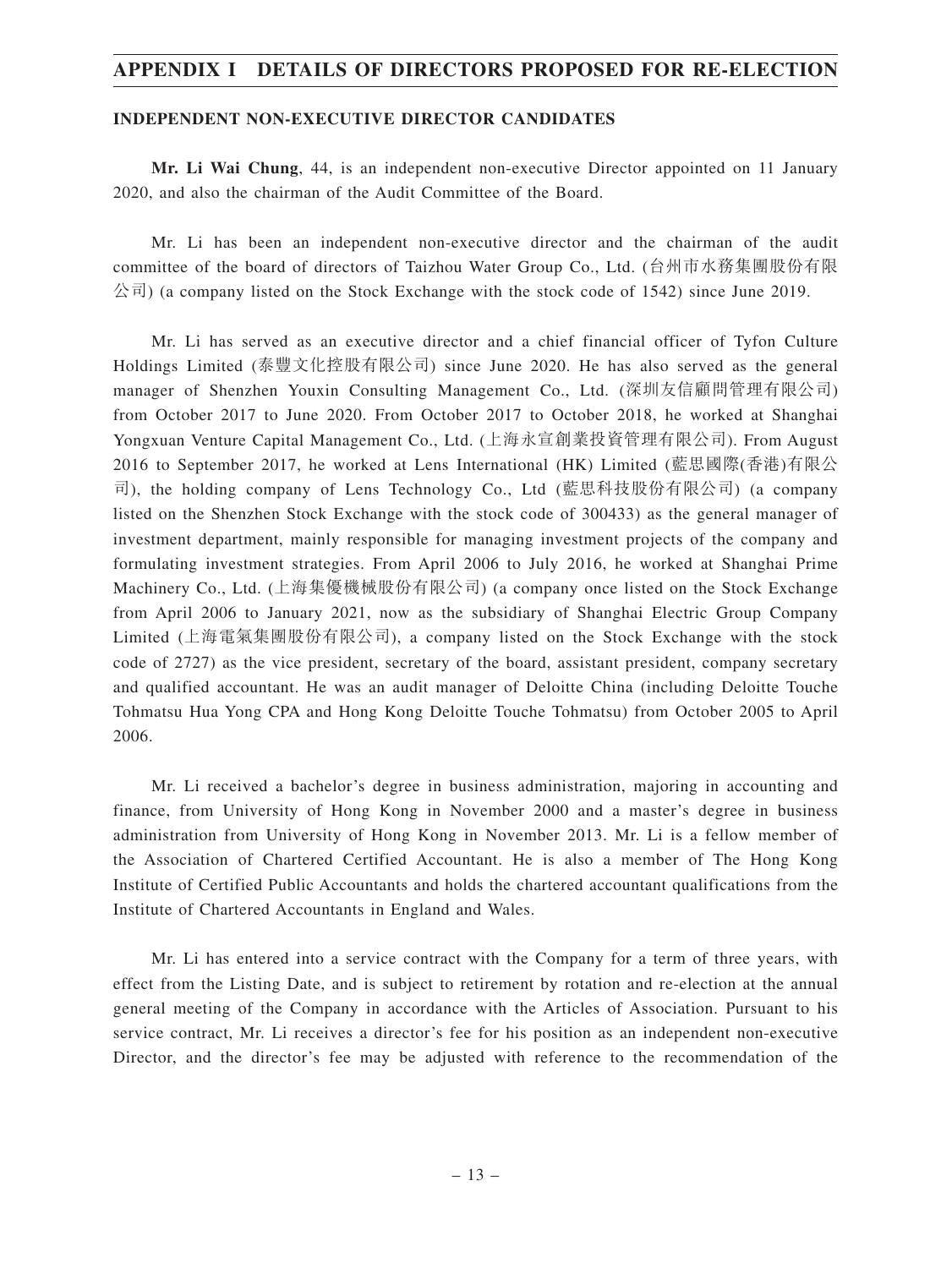Remuneration Committee of the Company. The total amount of emoluments received by Mr. Li for the year is set out in Note 8 to the audited consolidated financial statements of the 2021 annual report of the Company.

Save as disclosed above, Mr. Li does not hold any other position with the Company or any of its subsidiaries, and is not connected with any Directors, senior management or substantial or controlling shareholders of the Company. Mr. Li does not have any interest in the Shares within the meaning of Part XV of the Securities and Futures Ordinance.

**Mr. Wong Sincere**, 57, is an independent non-executive Director appointed on 11 January 2020.

Mr. Wong has served as an independent non-executive director of Bank of Gansu Co., Ltd (甘 肅銀行股份有限公司) (a company listed on the Stock Exchange with the stock code of 2139), U Banquet Group Holding Limited (譽宴集團控股有限公司) (now known as Net-a-Go Technology Company Limited (網譽科技有限公司), a company listed on the Stock Exchange with the stock code of 1483) and Jinmao property services Co., Ltd. (金茂物業服務發展股份有限公司) (a company listed on the Stock Exchange with the stock code of 00816) since August 2017, September 2018 and March 2022, respectively.

Mr. Wong has been the founding partner of Wong Heung Sum & Lawyers (黃香沈律師事務 所) (formerly known as Sincere Wong & Co. (黃誠思律師事務所)) since May 2016. From January 2019 to March 2020, Mr. Wong served as a non-executive director of MOS House Group Limited (a company listed on the Stock Exchange with the stock code of 1653). From August 2011 to April 2016, Mr. Wong worked at the Listing Department of Hong Kong Exchanges and Clearing Limited (the "**Hong Kong Exchange**"), and served as a vice president at the time of his departure from the Hong Kong Exchange, primarily responsible for reviewing IPO applications and making recommendations to the Listing Committee. From July 2010 to May 2011, he served as the vice president of legal department and company secretary of Sateri Holdings Limited (賽得利控股有限 公司) (subsequently renamed Bracell Limited, a company listed on the Stock Exchange with the stock code of 1768). Bracell Limited was delisted by way of privatization in October 2016. From November 2006 to June 2010, he served as the chief legal officer of SOCAM Development Limited (瑞安建業有限公司), a company listed on the Stock Exchange with the stock code of 983). From February 2005 to November 2006, he served as the in-house legal counsel of China Resources Enterprise, Limited (華潤創業有限公司) (now known as China Resources Beer (Holdings) Company Limited (華潤啤酒(控股)有限公司), a company listed on the Stock Exchange with the stock code of 291). From September 1996 to January 2005, he served as the in-house legal counsel of Hutchison Whampoa Group (和記黃埔集團).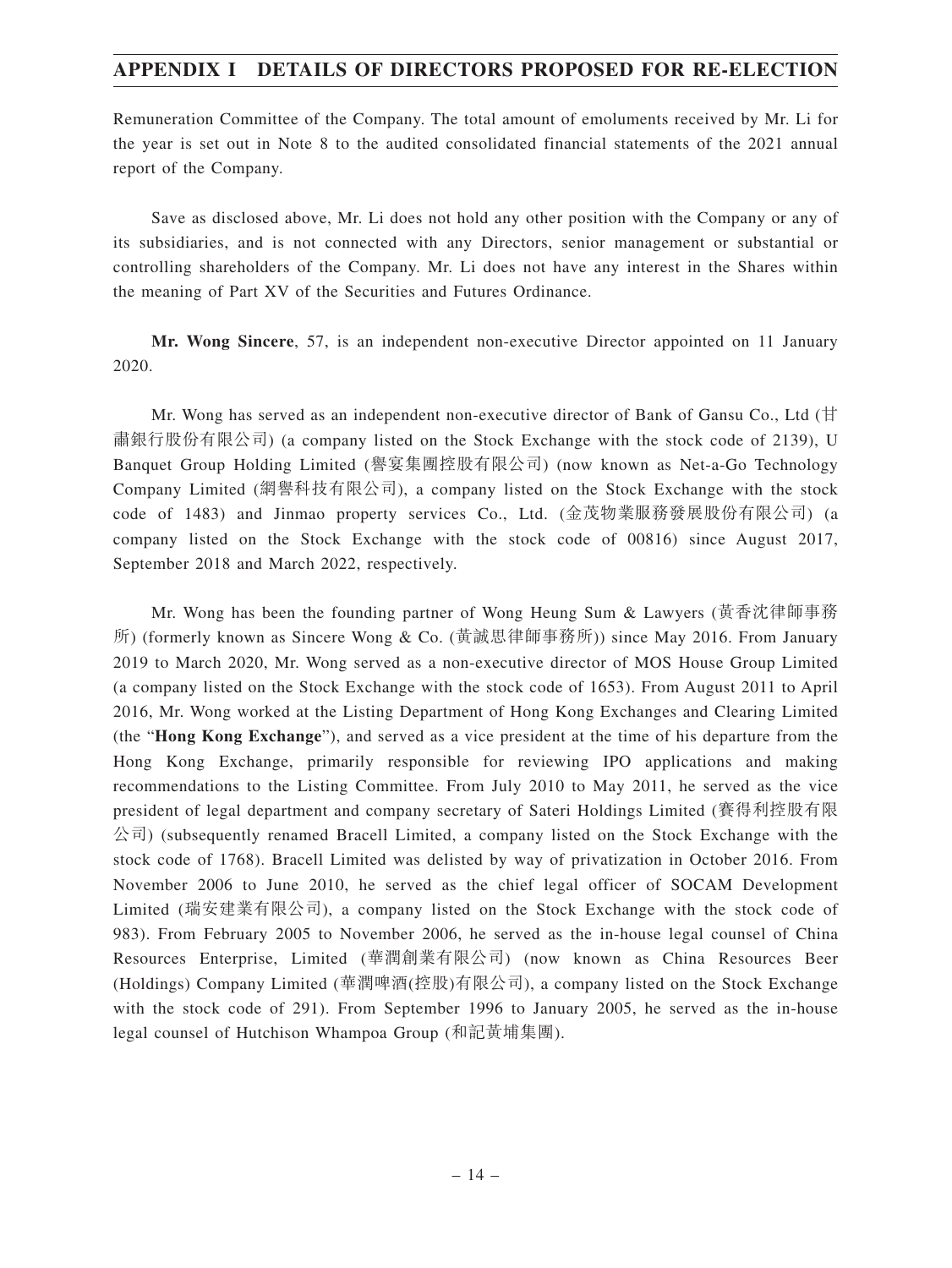Mr. Wong received his bachelor's degree in social science from The Chinese University of Hong Kong in December 1986. Mr. Wong passed the Common Professional Examination at Wolverhampton Polytechnic (now known as University of Wolverhampton) in July 1990, and the Solicitors' Final Examination of the Law Society of England and Wales with first class honours in October 1991. Subsequently, Mr. Wong has been a solicitor of the High Court of Hong Kong in October 1993 and a solicitor of the Supreme Court of England & Wales in February 1994, respectively.

Mr. Wong has entered into a service contract with the Company for a term of three years, with effect from the Listing Date, and is subject to retirement by rotation and re-election at the annual general meeting of the Company in accordance with the Articles of Association. Pursuant to his service contract, Mr. Wong receives a director's fee for his position as an independent non-executive Director, and the director's fee may be adjusted with reference to the recommendation of the Remuneration Committee of the Company. The total amount of emoluments received by Mr. Wong for the year is set out in Note 8 to the audited consolidated financial statements of the 2021 annual report of the Company.

Save as disclosed above, Mr. Wong does not hold any other position with the Company or any of its subsidiaries, and is not connected with any Directors, senior management or substantial or controlling shareholders of the Company. Mr. Wong does not have any interest in the Shares within the meaning of Part XV of the Securities and Futures Ordinance.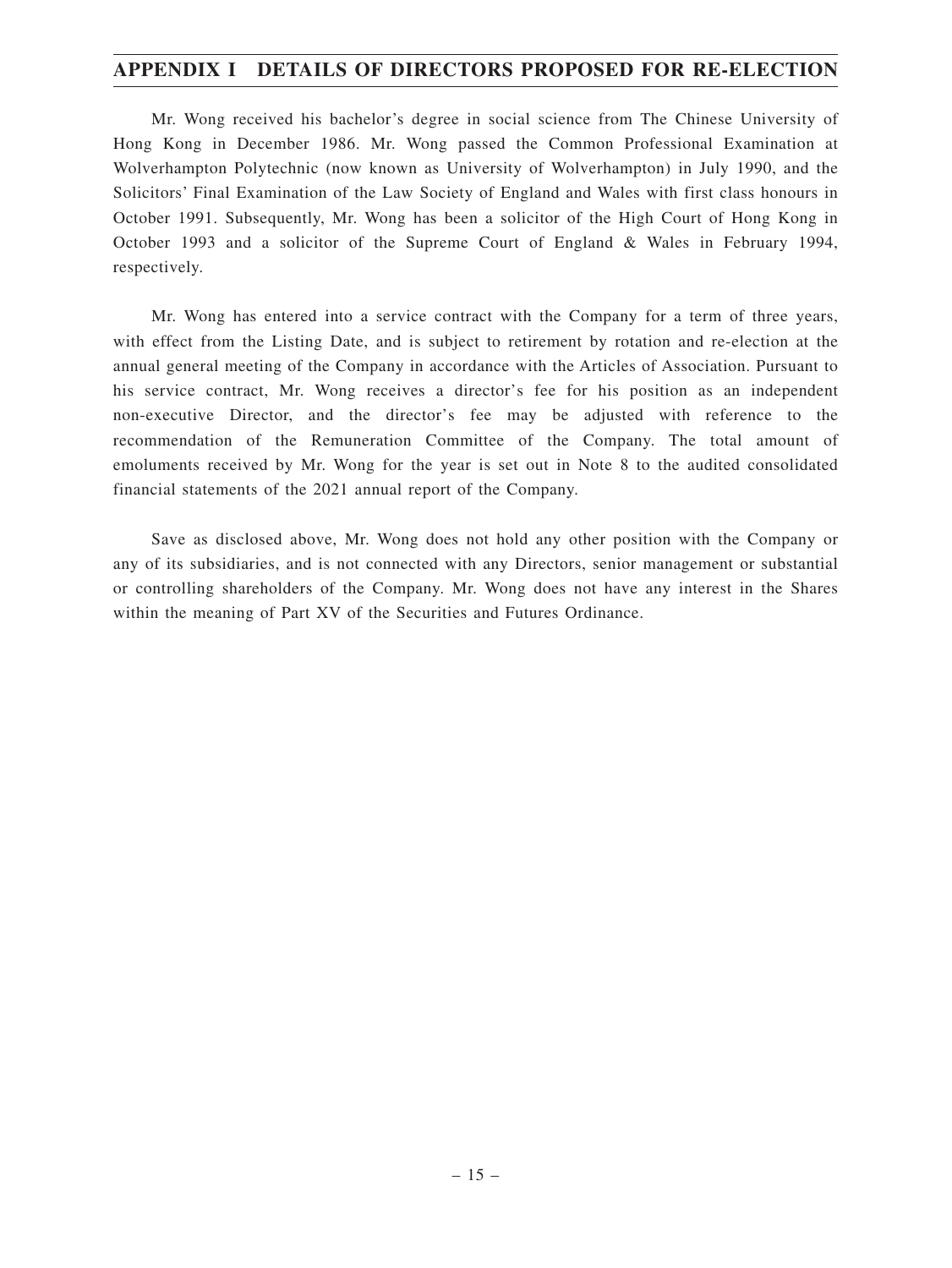*The following is an explanatory statement required to be sent to the Shareholders under the Listing Rules in connection with the proposed Buy-back Mandate.*

#### **SHARE CAPITAL**

As at the Latest Practicable Date, the number of issued Shares was 403,315,928 Shares of nominal value of US\$0.0001 each which have been fully paid. Subject to the passing of the resolution granting the Buy-back Mandate and on the assumption that no further Shares are issued or bought back before the Annual General Meeting, the Company will be allowed to buy back a maximum of 40,331,592 Shares which represent 10% of the issued Shares during the period ending on the earlier of (i) the conclusion of the next annual general meeting of the Company; or (ii) the expiration of the period within which the next annual general meeting of the Company is required by any applicable laws or the Articles of Association to be held; or (iii) the passing of an ordinary resolution by Shareholders in general meeting of the Company revoking or varying such mandate.

#### **REASONS FOR AND FUNDING OF BUY-BACKS**

The Directors believe that it is in the best interests of the Company and the Shareholders as a whole to have a general mandate from the Shareholders to enable the Company to buy back its Shares in the market. Such buy-backs may, depending on market conditions and funding arrangements at the time, lead to an enhancement of the Company's net asset value and/or its earnings per Share and will only be made where the Directors believe that such buy-backs will benefit the Company and the Shareholders as a whole.

Buy-back of the Shares will be funded out of internal resources of the Company, which were legally available for such purpose in accordance with the Articles of Association, the Listing Rules, applicable laws of the Cayman Islands and/or any other applicable laws (as the case may be). The Directors may not buy back the Shares on the Stock Exchange for a consideration other than cash or for settlement otherwise than in accordance with the trading rules of the Stock Exchange. Subject to the foregoing, the Directors may make buy-back with profits of the Company or out of a new issuance of shares made for the purpose of the buy-back or, if authorized by the Articles of Association and subject to the Companies Law, out of capital and, in the case of any premium payable on the buy-back, out of profits of the Company or from sums standing to the credit of the share premium account of the Company or, if authorized by the Articles of Association and subject to the Companies Law, out of capital.

The Board has no present intention to buy back any Shares and they would only exercise the power to buy back in circumstances where they consider that the buy-back would be in the best interests of the Company. The Board believes that if the Buy-back Mandate is exercised in full, it may not have a material adverse impact on the working capital or gearing position of the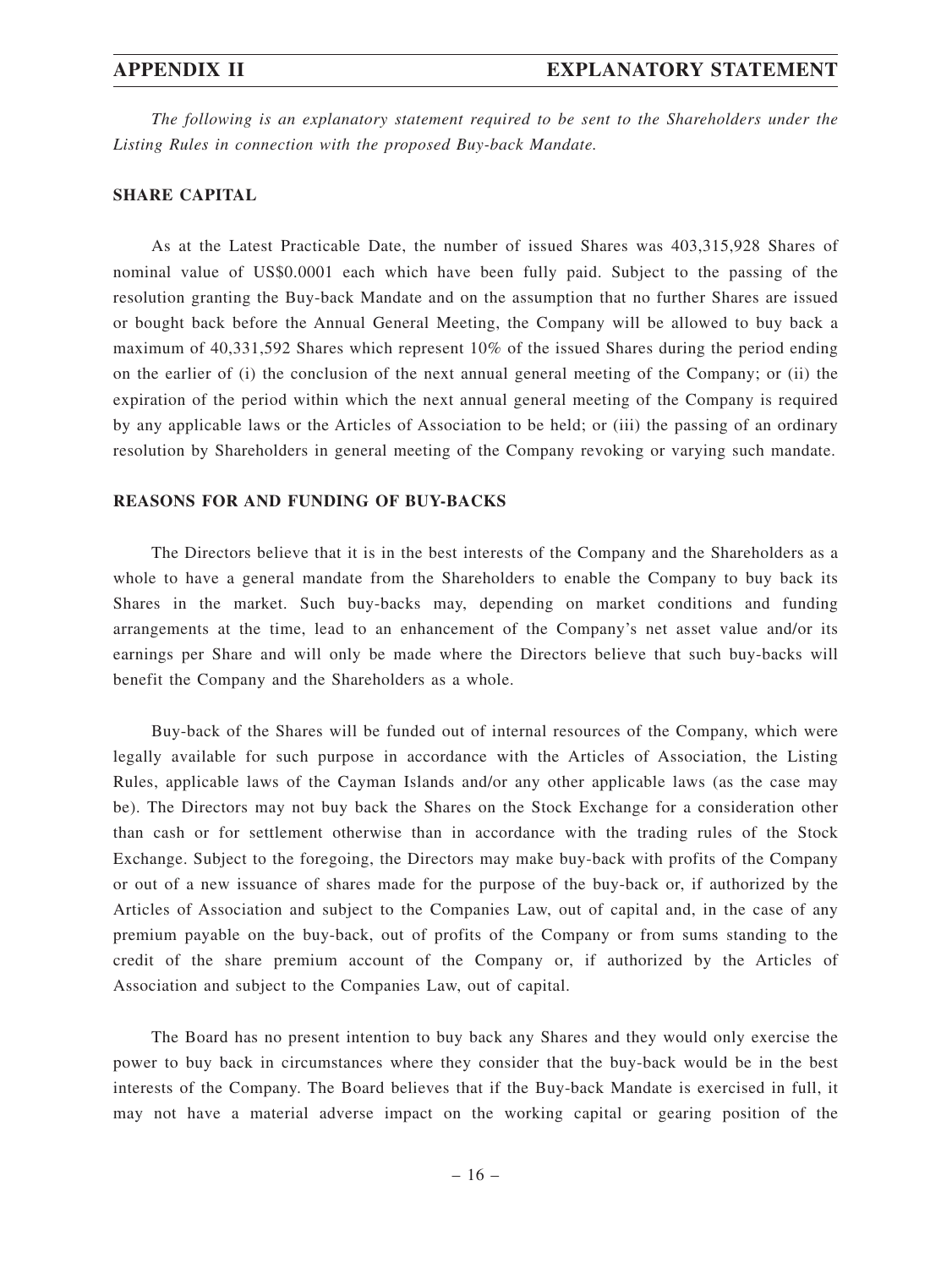## **APPENDIX II EXPLANATORY STATEMENT**

Company, as compared with the positions disclosed in the audited consolidated financial statements of the Company as at 31 December 2021, being the date to which the latest published audited consolidated financial statements of the Company were made up. The Board does not propose to exercise the Buy-back Mandate to such an extent as would, in the circumstances, have a material adverse effect on the working capital requirements of the Company or its gearing position which, in the opinion of the Board, are from time to time appropriate for the Company.

### **DIRECTORS, THEIR CLOSE ASSOCIATES AND CORE CONNECTED PERSONS**

None of the Directors nor, to the best of their knowledge, having made all reasonable enquiries, their respective close associates (as defined in the Listing Rules), have any present intention, if the Buy-back Mandate is approved by the Shareholders, to sell any Shares to the Company.

The Directors have undertaken to the Stock Exchange that, so far as the same may be applicable, they will exercise the Buy-back Mandate in accordance with the Listing Rules, the Articles of Association and the applicable laws of the Cayman Islands.

No core connected person (as defined in the Listing Rules) has notified the Company that he or she has a present intention to sell any Shares to the Company, or has undertaken not to do so, if the Buy-back Mandate is approved by the Shareholders.

#### **TAKEOVERS CODE AND MINIMUM PUBLIC HOLDING**

If as a result of a buy-back of Shares pursuant to the Buy-back Mandate, a Shareholder's proportionate interest in the voting rights of the Company increases, such increase will be treated as an acquisition of voting rights for the purposes of the Takeovers Code. Accordingly, a Shareholder, or a group of Shareholders acting in concert (within the meaning under the Takeovers Code), depending on the level of increase in the Shareholder's interest, could obtain or consolidate control of the Company and thereby become obliged to make a mandatory offer in accordance with Rule 26 of the Takeovers Code. Save as aforesaid, the Directors are not aware of any consequences which would arise under the Takeovers Code as a consequence of any buy-back of Shares pursuant to the Buy-back Mandate.

As at the Latest Practicable Date, to the best knowledge and belief of the Directors, Mr. Fu Xi were interested in 160,846,850 Shares under the Securities and Futures Ordinance, representing approximately 39.88% of the issued Shares. In the event that the Directors should exercise in full the Buy-back Mandate, the shareholding of Mr. Fu Xi in the Company will be increased to approximately 44.31% of the issued Shares.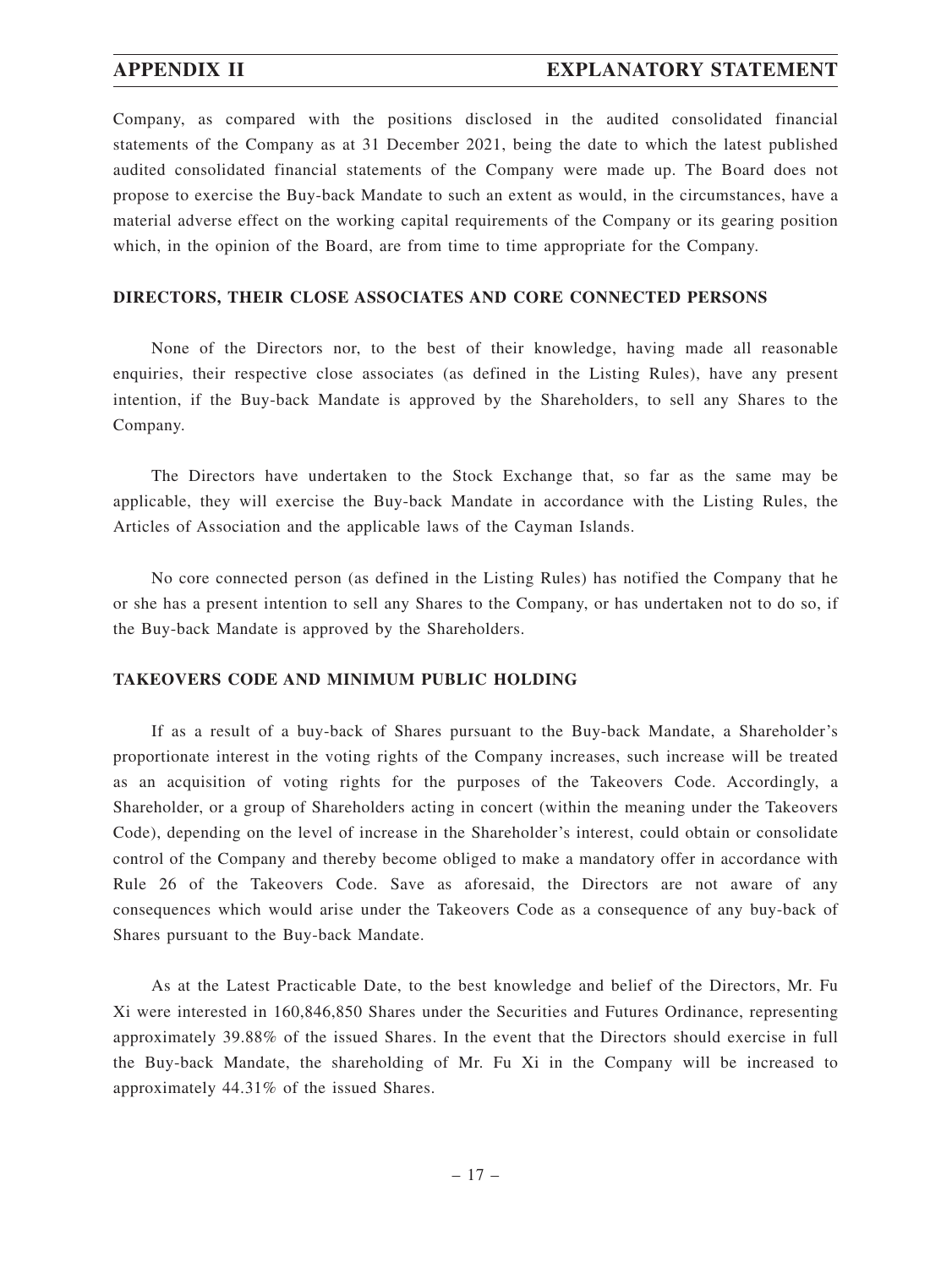#### **APPENDIX II EXPLANATORY STATEMENT**

To the best knowledge and belief of the Directors, such increase would give rise to an obligation to make a mandatory offer under Rule 26 of the Takeovers Code. The Directors have no present intention to buy back the Shares to the extent that will trigger the obligations under the Takeovers Code. The Directors are not aware of any other consequences which arise under the Takeovers Code as a result of any buy-back of its Shares by the Company.

The Listing Rules prohibit a company from making buy-back on the Stock Exchange if the result of the buy-back would be less than 25% (or such other prescribed minimum percentage as determined by the Stock Exchange) of the total number of issued Shares that would be in public hands. The Directors do not propose to buy back Shares which would result in less than the prescribed minimum percentage of Shares in public hands.

### **SHARE BUY-BACK MADE BY THE COMPANY**

No buy-back of Shares has been made by the Company during the six months prior to the Latest Practicable Date (whether on the Stock Exchange or otherwise).

#### **SHARE PRICES**

The highest and lowest prices at which the Shares have been traded on the Stock Exchange during the 12 months preceding the Latest Practicable Date were as follows:

|                                           | <b>Highest</b> | Lowest         |
|-------------------------------------------|----------------|----------------|
| Month                                     | prices<br>HK\$ | prices<br>HK\$ |
|                                           |                |                |
| 2021                                      |                |                |
| April                                     | 9.10           | 7.96           |
| May                                       | 10.90          | 8.25           |
| June                                      | 12.44          | 9.88           |
| July                                      | 10.30          | 8.41           |
| August                                    | 9.01           | 6.63           |
| September                                 | 8.03           | 6.50           |
| October                                   | 8.53           | 7.10           |
| November                                  | 8.23           | 7.50           |
| December                                  | 7.99           | 6.84           |
| 2022                                      |                |                |
| January                                   | 7.92           | 6.70           |
| February                                  | 7.57           | 6.75           |
| March                                     | 7.12           | 5.77           |
| April (up to the Latest Practicable Date) | 6.61           | 6.11           |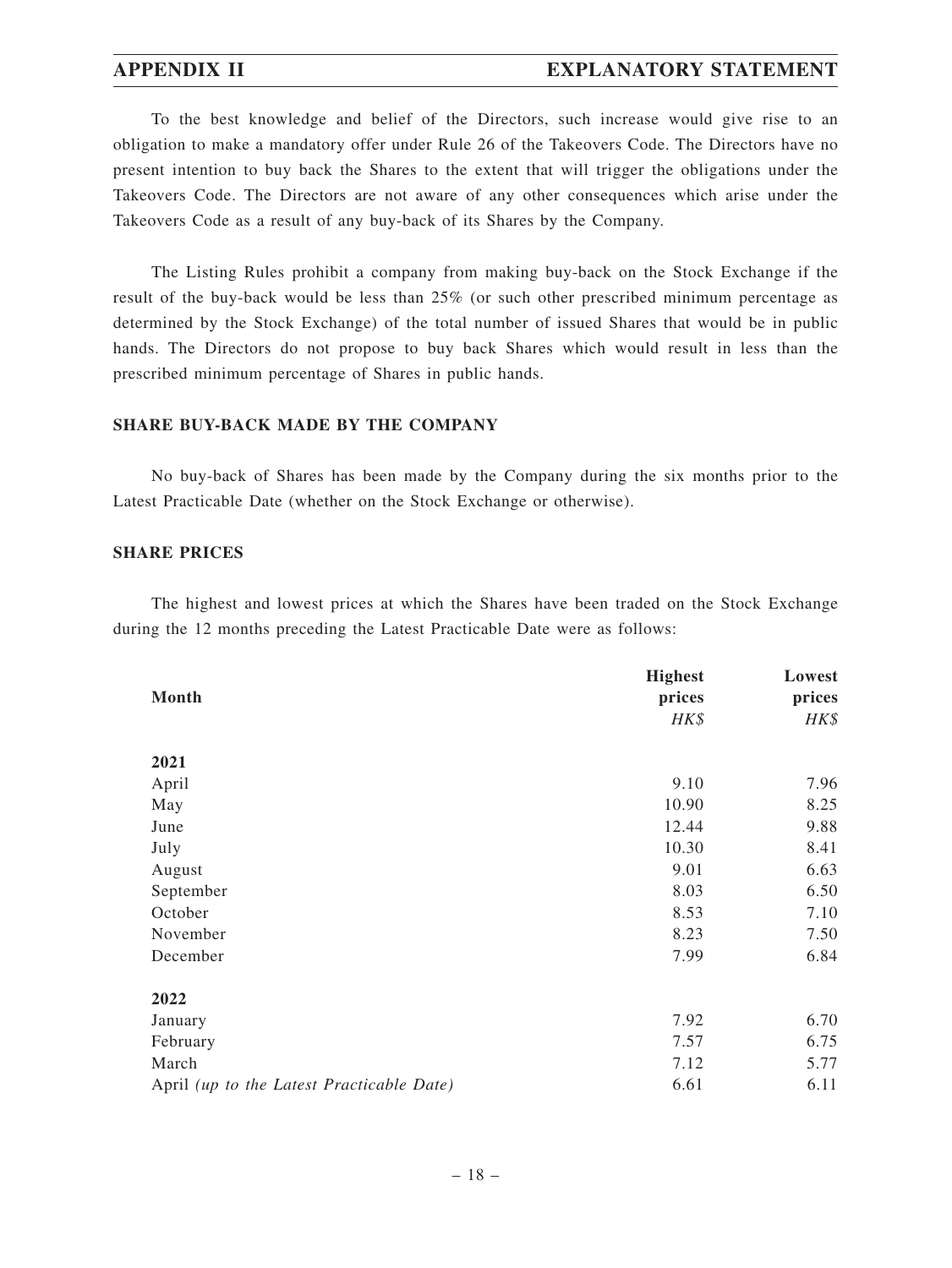*Hong Kong Exchanges and Clearing Limited and The Stock Exchange of Hong Kong Limited take no responsibility for the contents of this notice, make no representation as to its accuracy or completeness and expressly disclaim any liability whatsoever for any loss howsoever arising from or in reliance upon the whole or any part of the contents of this notice.*



**Fulu Holdings Limited 福 祿 控 股 有 限 公 司** (Incorporated in the Cayman Islands with limited liability) **(Stock Code: 2101)**

#### **NOTICE OF THE ANNUAL GENERAL MEETING**

**NOTICE IS HEREBY GIVEN THAT** the annual general meeting (the "**AGM**") of Fulu Holdings Limited (the "**Company**") will be held at Qise Cailian Meeting Room, 2nd Floor, Building B2, Optics Valley Financial Port, No. 77 Guanggu Avenue, East Lake High-tech Development Zone, Wuhan, Hubei Province, the PRC on Thursday, 19 May 2022 at 10:00 a.m., to consider and, if thought fit, pass with or without modification, the following resolutions as ordinary resolutions of the Company:

#### **AS ORDINARY RESOLUTIONS**

- 1. To receive and adopt the audited consolidated financial statements of the Company and its subsidiaries and its consolidated affiliated entities for the year ended 31 December 2021 and the reports of the directors (the "**Directors**") and auditor thereon.
- 2. To declare a final dividend for the year ended 31 December 2021.
- 3. (a) To re-elect Mr. Zhang Yuguo as an executive Director;
	- (b) To re-elect Mr. Li Wai Chung as an independent non-executive Director;
	- (c) To re-elect Mr. Wong Sincere as an independent non-executive Director;
	- (d) To authorise the board of Directors of the Company (the "**Board**") to fix the remuneration of the Directors.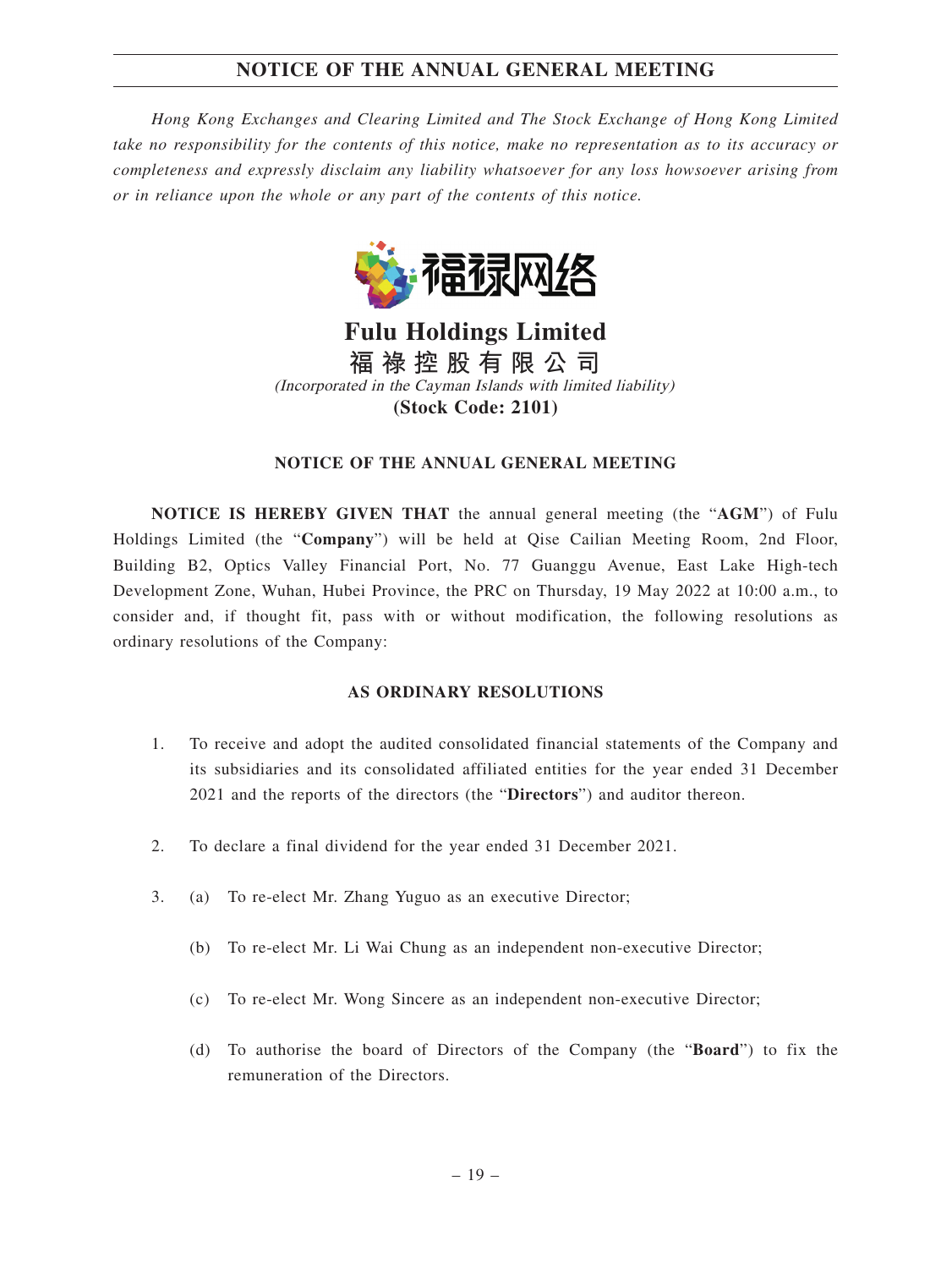- 4. To re-appoint Ernst & Young as auditor of the Company to hold office until the conclusion of the next annual general meeting of the Company and to authorise the Board to fix its remuneration.
- 5. "**That:**
	- (i) subject to paragraph (iii) below, the exercise by the Directors of the Company during the Relevant Period (as defined hereinafter) of all the powers of the Company to allot, issue and/or otherwise deal with additional shares of the Company (the "**Shares**") or securities convertible into Shares, or options, warrants or similar rights to subscribe for Shares or such convertible securities of the Company and to make or grant offers, agreements and/or options (including bonds, warrants and debentures convertible into Shares of the Company) which may require the exercise of such powers, be and is hereby generally and unconditionally approved;
	- (ii) the approval in paragraph (i) above shall be in addition to any other authorisation given to the Directors of the Company and shall authorise the Directors during the Relevant Period (as defined hereinafter) to make or grant offers, agreements and/or options which may require the exercise of such power after the end of the Relevant Period;
	- (iii) the aggregate number of Shares allotted or agreed conditionally or unconditionally to be allotted (whether pursuant to options or otherwise) by the Directors during the Relevant Period (as defined hereinafter) pursuant to paragraph (i) above, otherwise than pursuant to:
		- (1) any Rights Issue (as defined hereinafter);
		- (2) the grant or exercise of any option under any share option scheme of the Company (if applicable) or any other option, scheme or similar arrangements for the time being adopted for the grant or issue to the Directors, officers and/or employees of the Company and/or any of its subsidiaries and/or other eligible participants specified thereunder of options to subscribe for Shares or rights to acquire Shares;
		- (3) any scrip dividend or similar arrangement providing for the allotment and issue of Shares in lieu of the whole or part of a dividend on Shares in accordance with the articles of association of the Company; or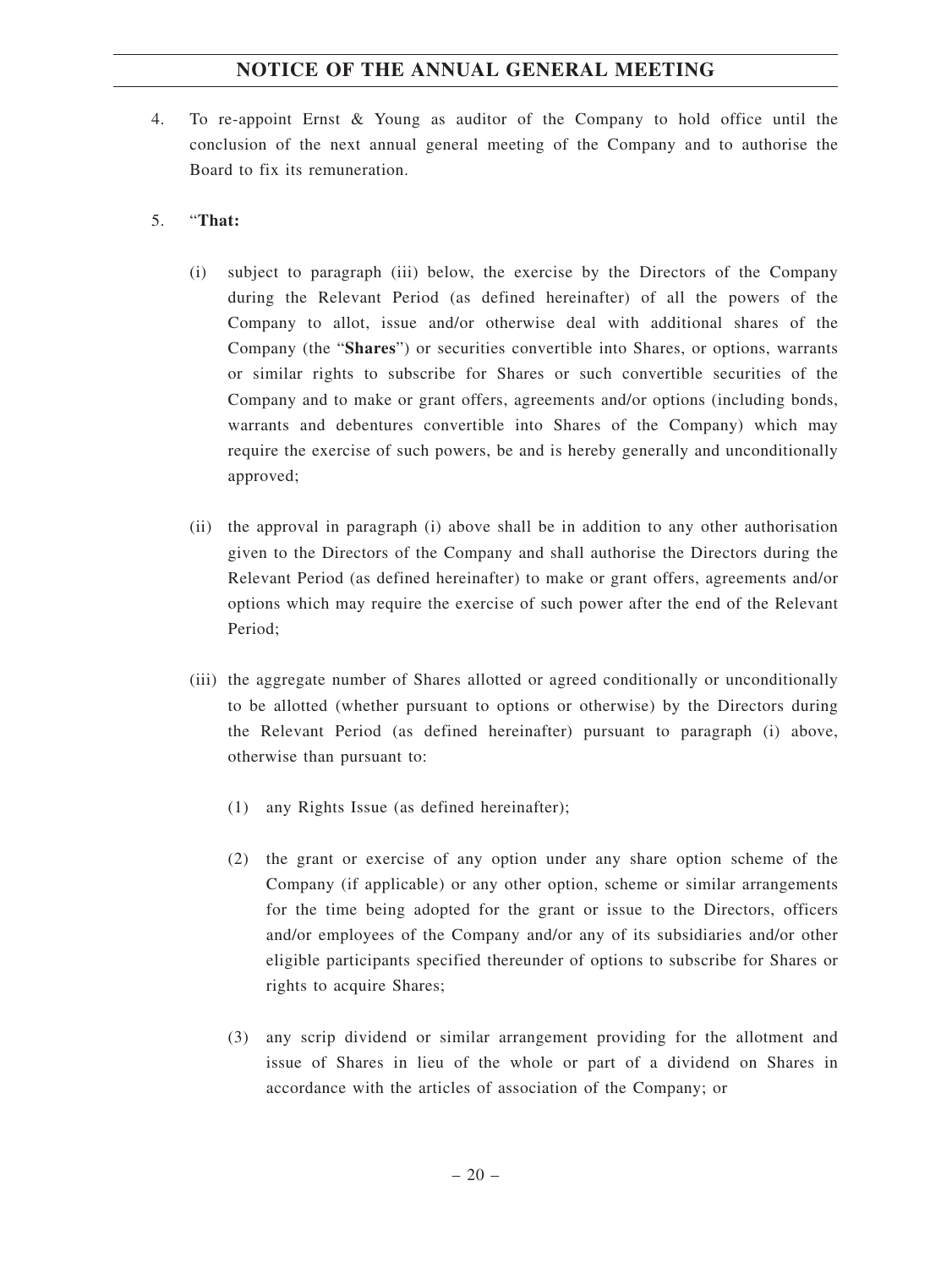- (4) any issue of Shares upon the exercise of rights of subscription or conversion under the terms of any existing convertible notes issued by the Company or any existing securities of the Company which carry rights to subscribe for or are convertible into Shares, shall not exceed the aggregate of:
	- (a) 20% of the number of issued Shares of the Company as at the date of passing this resolution; and
	- (b) (if the Board is so authorised by the resolution numbered 7) the aggregate number of Shares of the Company bought back by the Company subsequent to the passing of the resolution numbered 6 (up to a maximum equivalent to 10% of the number of issued Shares of the Company as at the date of passing the resolution numbered 6), and the said approval shall be limited accordingly; and
- (iv) for the purpose of this resolution:
	- (a) "Relevant Period" means the period from the passing of this resolution until whichever is the earliest of:
		- (1) the conclusion of the next annual general meeting of the Company;
		- (2) the expiration of the period within which the next annual general meeting of the Company is required by any applicable laws or the articles of association of the Company to be held; and
		- (3) the passing of an ordinary resolution by the shareholders of the Company in general meeting revoking or varying the authority given to the Directors of the Company by this resolution; and
	- (b) "Rights Issue" means an offer of Shares or an issue of warrants, options or other securities giving rights to subscribe for Shares, open for a period fixed by the Directors to holders of Shares on the register of members on a fixed record date in proportion to their then holdings of such Shares (subject to such exclusions or other arrangements as the Directors may deem necessary or expedient in relation to fractional entitlements or, having regard to any restrictions or obligations under the laws of, or the requirements of, or the expense or delay which may be involved in determining the exercise or extent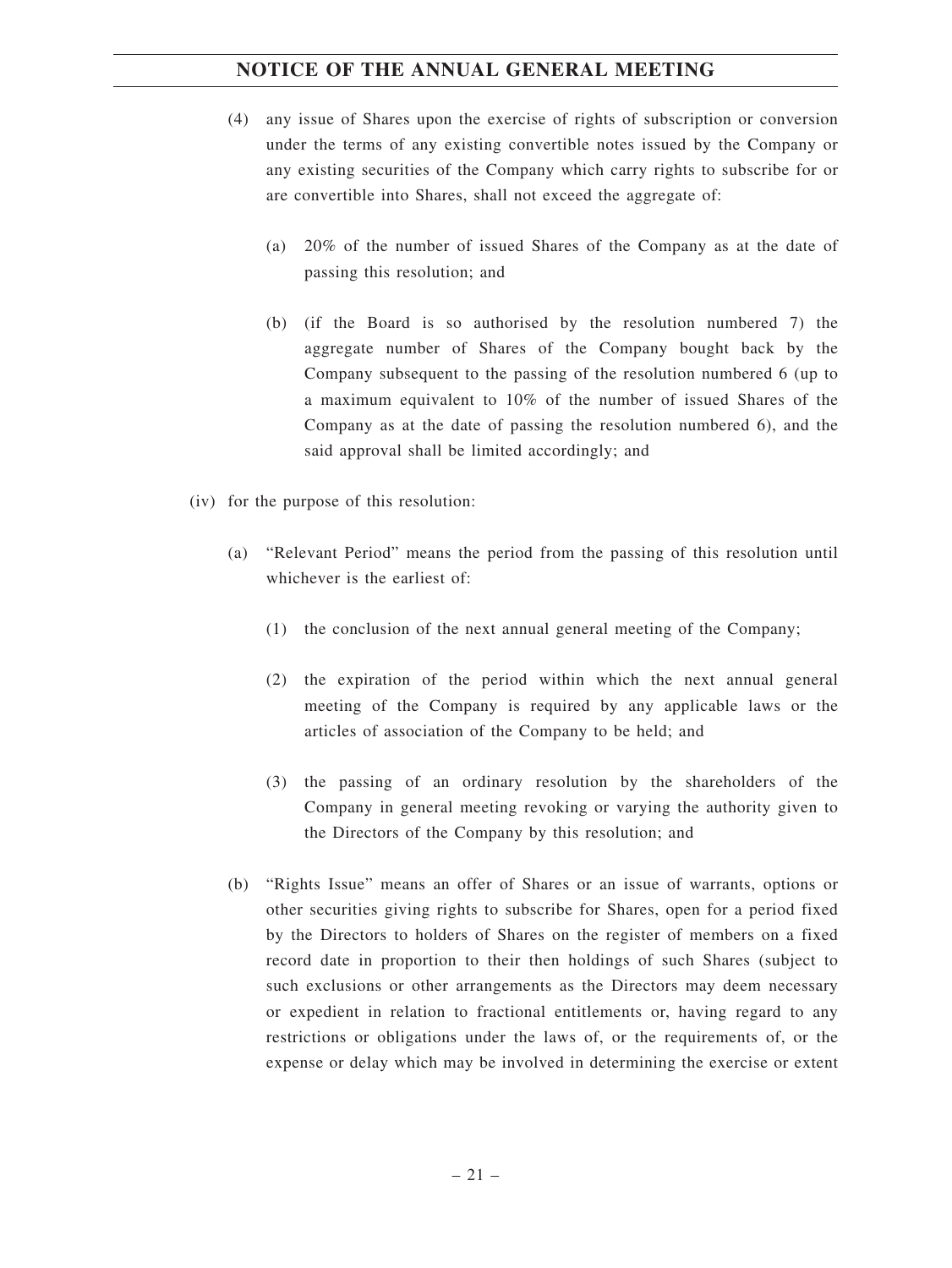of any restrictions or obligations under the laws of, or the requirements of, any jurisdiction applicable to the Company, any recognised regulatory body or any stock exchange applicable to the Company)."

#### 6. "**That:**

- (i) subject to paragraph (ii) of this resolution, the exercise by the Directors during the Relevant Period (as defined hereinafter) of all the powers of the Company to buy back Shares on The Stock Exchange of Hong Kong Limited (the "**Stock Exchange**") or on any other stock exchange on which the Shares may be listed and which is recognised for this purpose by the Securities and Futures Commission and the Stock Exchange under the Code on Share Buy-backs and, subject to and in accordance with all applicable laws and the Rules Governing the Listing of Securities on the Stock Exchange (the "**Listing Rules**"), be and is hereby generally and unconditionally approved;
- (ii) the aggregate number of the Shares to be bought back pursuant to the approval in paragraph (i) of this resolution shall not exceed 10% of the number of issued shares of the Company as at the date of passing of this resolution, and the said approval shall be limited accordingly;
- (iii) subject to the passing of each of the paragraphs (i) and (ii) of this resolution, any prior approvals of the kind referred to in paragraphs (i) and (ii) of this resolution which had been granted to the Directors and which are still in effect be and are hereby revoked; and
- (iv) for the purpose of this resolution:

"Relevant Period" means the period from the passing of this resolution until whichever is the earliest of:

- (a) the conclusion of the next annual general meeting of the Company;
- (b) the expiration of the period within which the next annual general meeting of the Company is required by any applicable laws or the articles of association of the Company to be held; and
- (c) the passing of an ordinary resolution by the shareholders of the Company in general meeting revoking or varying the authority given to the Directors by this resolution."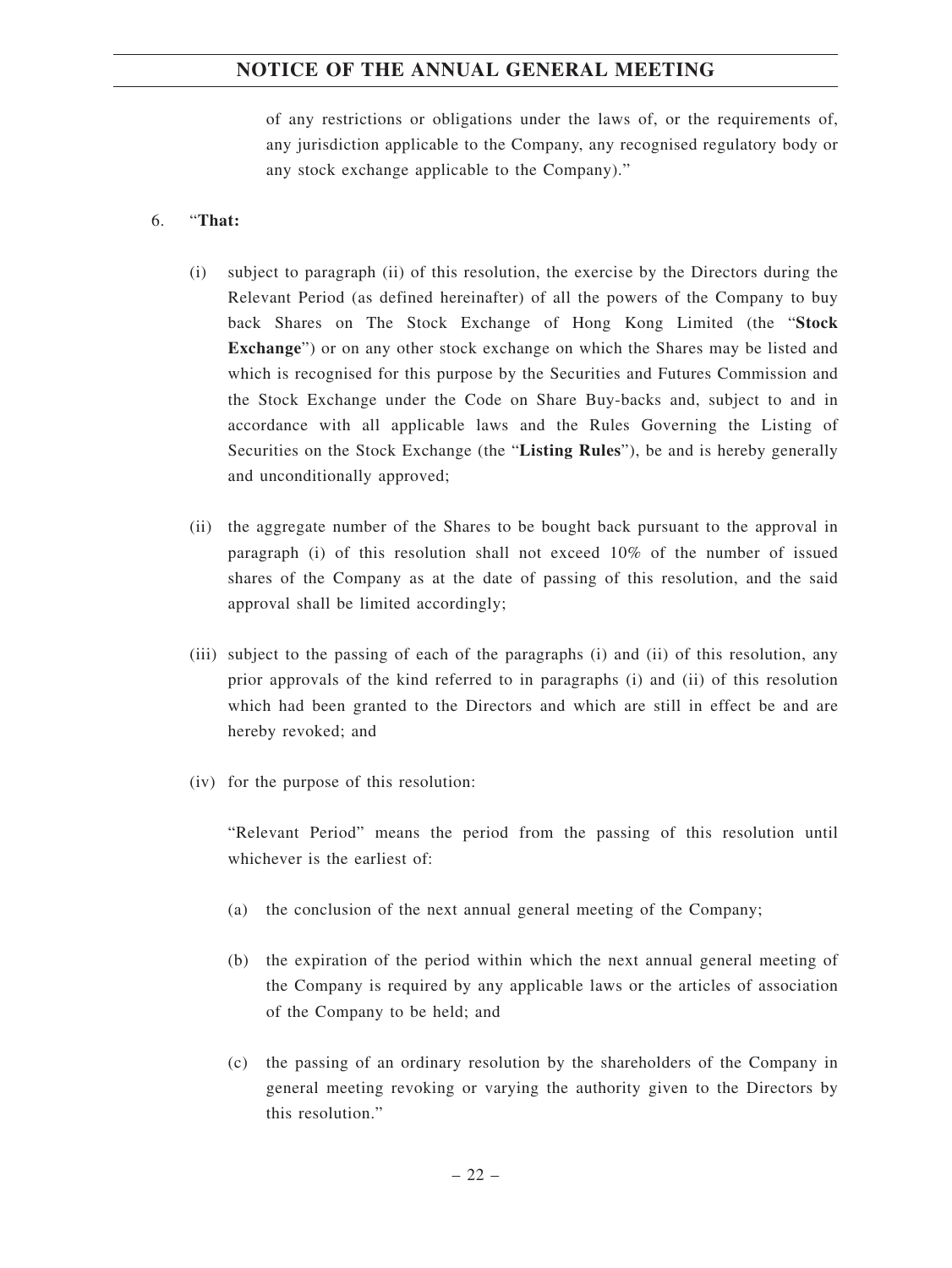## 7. "**That:**

conditional upon the passing of the resolutions numbered 5 and 6 set out in this notice, the general mandate granted to the Directors pursuant to the resolution numbered 5 set out in this notice to exercise the powers of the Company to allot, issue and/or otherwise deal with new Shares and to make or grant offers, agreements and options which might require the exercise of such powers be and is hereby extended by the addition to the number of the issued Shares which may be allotted or agreed conditional or unconditionally to be allotted by the Directors pursuant to such general mandate of an amount representing the number of the issued Shares bought back by the Company under the authority granted pursuant to the resolution numbered 6 set out in this notice, provided that such extended amount shall represent up to 10% of the number of issued Shares as at the date of passing of the said resolutions."

> By order of the Board **Fulu Holdings Limited Fu Xi** *Chairman*

Wuhan, Hubei Province, the PRC, 14 April 2022

| Registered office in the Cayman islands: | Head office and principal place of business in the PRC: |
|------------------------------------------|---------------------------------------------------------|
| 4th Floor, Harbour Place                 | 2nd Floor, Building B2                                  |
| 103 South Church Street                  | Optics Valley Financial Port                            |
| P.O. Box 10240                           | No. 77 Guanggu Avenue                                   |
| Grand Cayman KY1-1002                    | East Lake High-tech Development Zone                    |
| Cayman Islands                           | Wuhan                                                   |
|                                          | Hubei Province                                          |
|                                          | The PRC                                                 |

*Principal place of business in Hong Kong:* 31/F, Tower Two Times Square 1 Matheson Street Causeway Bay Hong Kong

*Notes:*

<sup>(</sup>i) A shareholder entitled to attend and vote at the AGM is entitled to appoint one or more proxies to attend, speak and vote in his/her stead. The proxy does not need to be a shareholder of the Company.